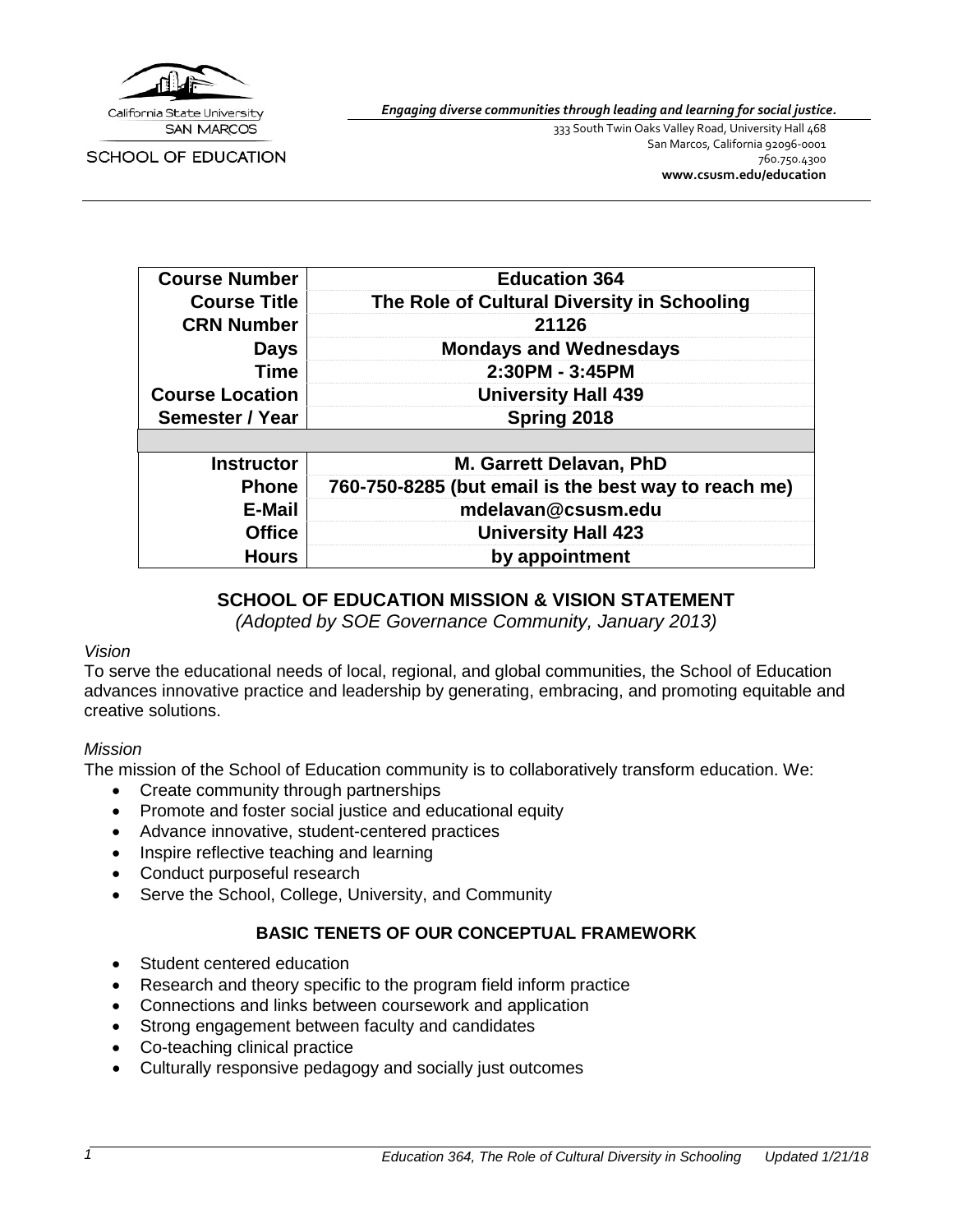# **TABLE OF CONTENTS**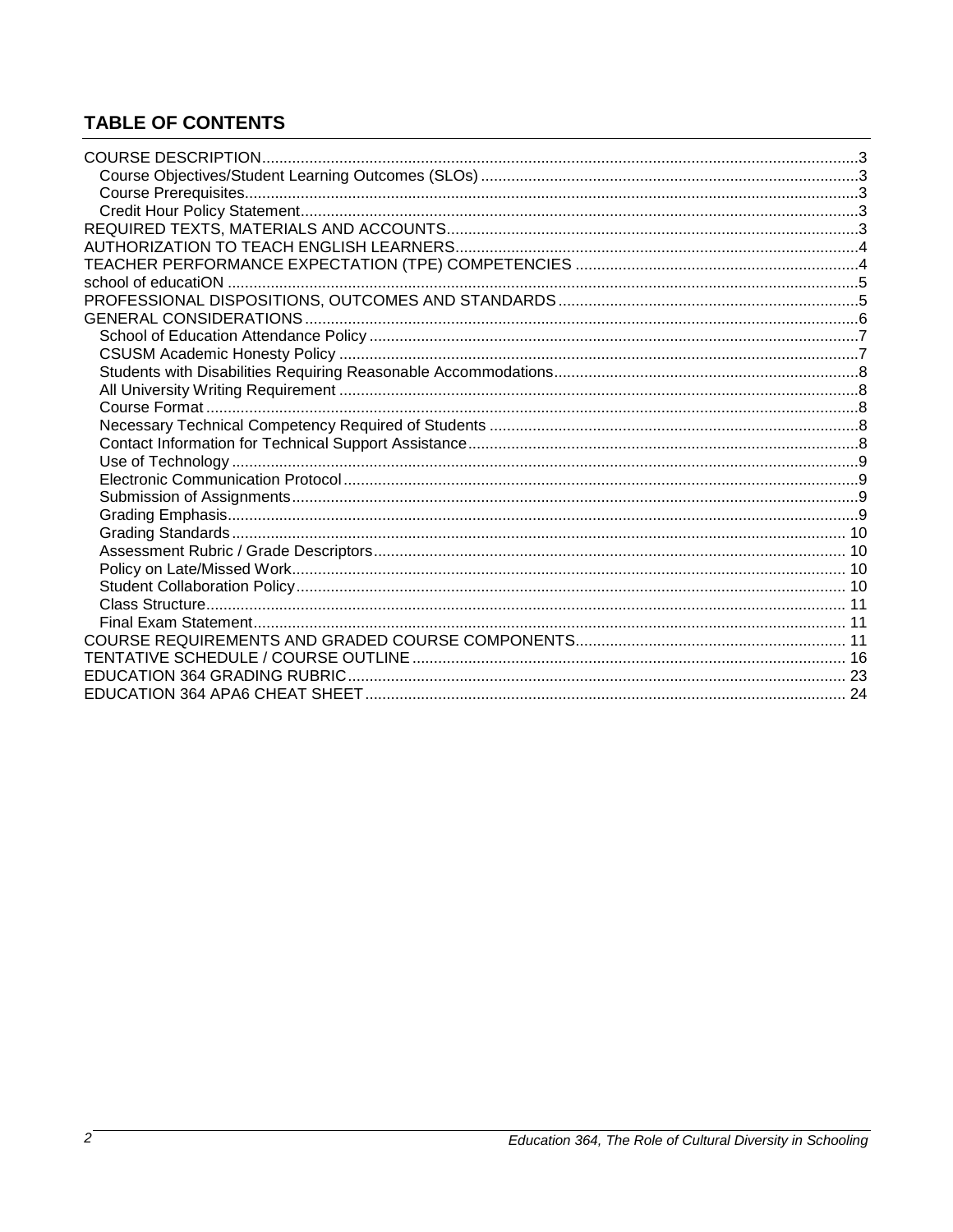### **COURSE DESCRIPTION**

<span id="page-2-0"></span>Required of all K-12 teaching credential candidates. This course explores cultural and linguistic diversity as critical variables in achieving educational equity for all students. Major units include **intensive theoretical and practical** articulation of culture and cultural pluralism; educational issues of race, class, gender, language, ethnicity, sexual orientation and exceptionality; social, structural, programmatic and curricular issues; and effective teaching for diverse populations.

**Strong oral and written communication skills**, information literacy, and technology are required of professional educators; therefore, these components are emphasized as methods to be used in completing course requirements.

# <span id="page-2-1"></span>**Course Objectives/Student Learning Outcomes (SLOs)**

## **Students completing EDUC 364 will be able to demonstrate:**

- developing competencies in the School of Education's Foundational Teaching Performance Expectation (TPE) of Social Justice and Equity, including
	- o identify issues of social justice and (in)equity in public schools (including curricular, pedagogical and structural issues)
	- o apply knowledge of social justice and equity to ensure equitable outcomes for students from diverse backgrounds
- understanding of various concepts of culture and cultural contact, and their applicability to learning and teaching;
- understanding of racial and cultural diversity in the United States and California;
- general familiarity with culturally relevant pedagogy;
- understanding of marginalized student populations and their families including those from culturally and linguistically diverse backgrounds, "at-risk" youth, and lesbian, gay, bisexual and transgender youth.
- an ability to analyze data and understand empirical educational articles and theoretical frameworks.

## <span id="page-2-2"></span>**Course Prerequisites**

• For all 300-level School of Education courses, upper division standing is a prerequisite.

## <span id="page-2-3"></span>**Credit Hour Policy Statement**

Per the University Credit Hour Policy:

• All students are expected to spend a minimum of two hours outside of the classroom each week for each unit of credit engaged in learning or **a total of at least six hours outside of the classroom each week**.

## **REQUIRED TEXTS, MATERIALS AND ACCOUNTS**

<span id="page-2-4"></span>The required books for this class are listed in order of when they will be used this semester. Feel free to purchase or rent e-book versions as long as you have a device you can bring to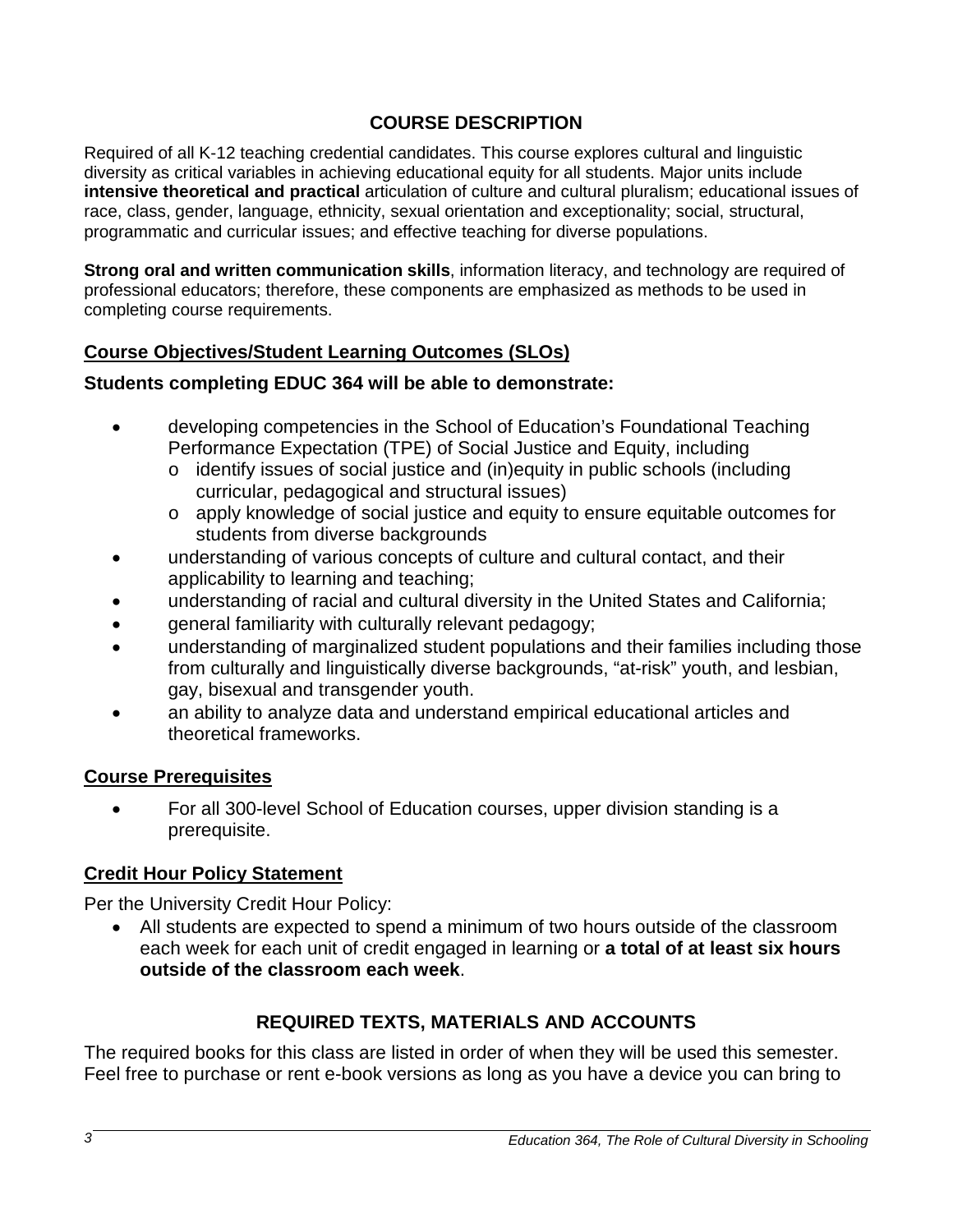class that lets you refer to the text when necessary; such devices will have to be used according to the electronic device policy.

ALL TEXTS/READINGS MUST BE BROUGHT TO EACH APPROPRIATE CLASS SESSION FOR REFERENCE DURING CLASS.

Nieto, S., and Bode, P. (2012). *Affirming diversity: The sociopolitical context of multicultural education, sixth edition.* Boston: Pearson Education, Inc. ISBN-13: 978-0131367340, ISBN-10: 013136734X

This text is available through the CSUSM bookstore or online (enter the ISBN in a metasearch site like Bookfinder.com to find the best price/shipping). Either ebook or print format will do as long as it is the  $6<sup>th</sup>$  edition. Rentals are perfectly acceptable for this course, but students planning on entering the credential program should consider building a library they can return to for reference during their training and career.

Spring, J. (2016). *Deculturalization and the struggle for equality: A brief history of the education of dominated cultures in the United States, eighth edition.* New York, NY: The McGraw-Hill Companies, Inc. ISBN-13: 978-1138119406, ISBN-10: 1138119407

This text may not be available through the CSUSM bookstore, so feel free to purchase or rent it online. (Enter the ISBN in a metasearch site like Bookfinder.com to find the best price/shipping.)

All additional required readings and video/audio materials will be made available electronically on the course website (Cougar Courses) and/or via email.

# **AUTHORIZATION TO TEACH ENGLISH LEARNERS**

<span id="page-3-0"></span>In 1992, the School of Education voted to infuse Cross-cultural, Language and Academic Development (CLAD) competencies across the curriculum. The CLAD competencies are attached to the syllabus and the competencies covered in this course are highlighted. As of 2002, the CLAD competencies are collectively referred to as an authorization to teach English Learners.

# **TEACHING PERFORMANCE EXPECTATION (TPE) COMPETENCIES**

<span id="page-3-1"></span>This course is designed to help teachers seeking the Multiple or Single Subject(s) Credential to develop the skills, knowledge, and attitudes necessary to assist schools and districts in implementing an effective program for all students. The successful candidate will be able to merge theory and practice in order to realize a comprehensive and extensive educational program for all students. The course objectives, assignments, and assessments have been aligned with the CCTC standards for the Multiple and Single Subject(s) Credential. You can incorporate artifacts from this class into your final comprehensive portfolio.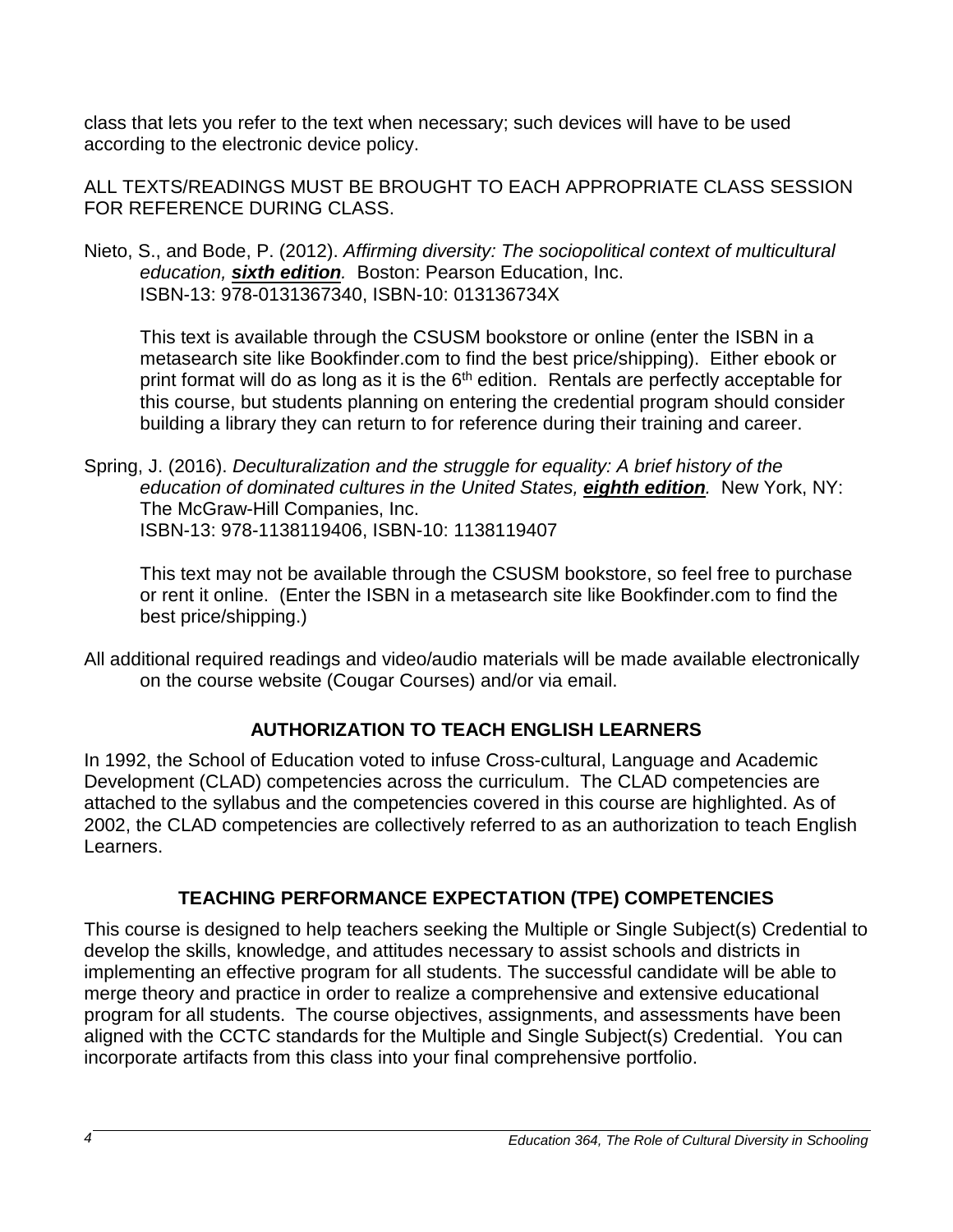The following TPE is addressed in this course: **CSUSM's Foundational TPE: Social Justice and Equity**.

Teacher candidates **will be able to identify issues of social justice and equity** in the classroom and apply appropriate instructional strategies to ensure equal outcomes for diverse students. They will be **familiar with** ideas, definitions, and major theorists in the fields of **multicultural education, social reconstruction, and democratic education**. **Pluralism** and **divergent perspectives** on educating students will be the foundation of designing effective lessons and instructional practices for diverse students. Candidates will understand **when and how to collaborate with others**, especially **curriculum specialists**, **community leaders**, and **parents** on preparing relevant and appropriate instructional **activities, curricular units, and school structures** that would provide equitable outcomes for students from different linguistic, cultural, and social economic backgrounds.

# **SCHOOL OF EDUCATION**

## **PROFESSIONAL DISPOSITIONS, OUTCOMES AND STANDARDS**

<span id="page-4-1"></span><span id="page-4-0"></span>The California State University San Marcos School of Education fosters the development of the following professional dispositions among our candidates. Candidates increasingly reflect these dispositions in their work with students, families, and communities.

**Social Justice and Equity:** Candidates appreciate the languages, communities, and experiences learners bring to the classroom. Candidates advocate for and support marginalized communities and individuals.

**Collaboration:** Candidates learn and practice the skills of collaboration in their coursework and use them in their professional interactions with students, colleagues, parents, caregivers and those in the wider community.

**Critical Thinking:** Candidates analyze various professional contexts, resulting in more informed decision-making about professional practice.

**Professional Ethics:** Candidates learn to make and act on well-reasoned, principled judgments.

**Reflective Teaching and Learning:** Candidates critically review their professional practice and the impact it has on student success.

**Life-Long Learning:** Candidates are committed to actively seeking new knowledge, skills and experiences throughout their career.

### **Professional Disposition and Behavior at All Times**

Respect and professionalism are necessary for a positive, healthy learning environment. All students are entitled to their opinions, yet students demonstrating negative attitudes and /or disruptive behavior will not be tolerated under any circumstances and will be referred immediately to the University Dean of Student Affairs and/or the CEHHS Associate Dean.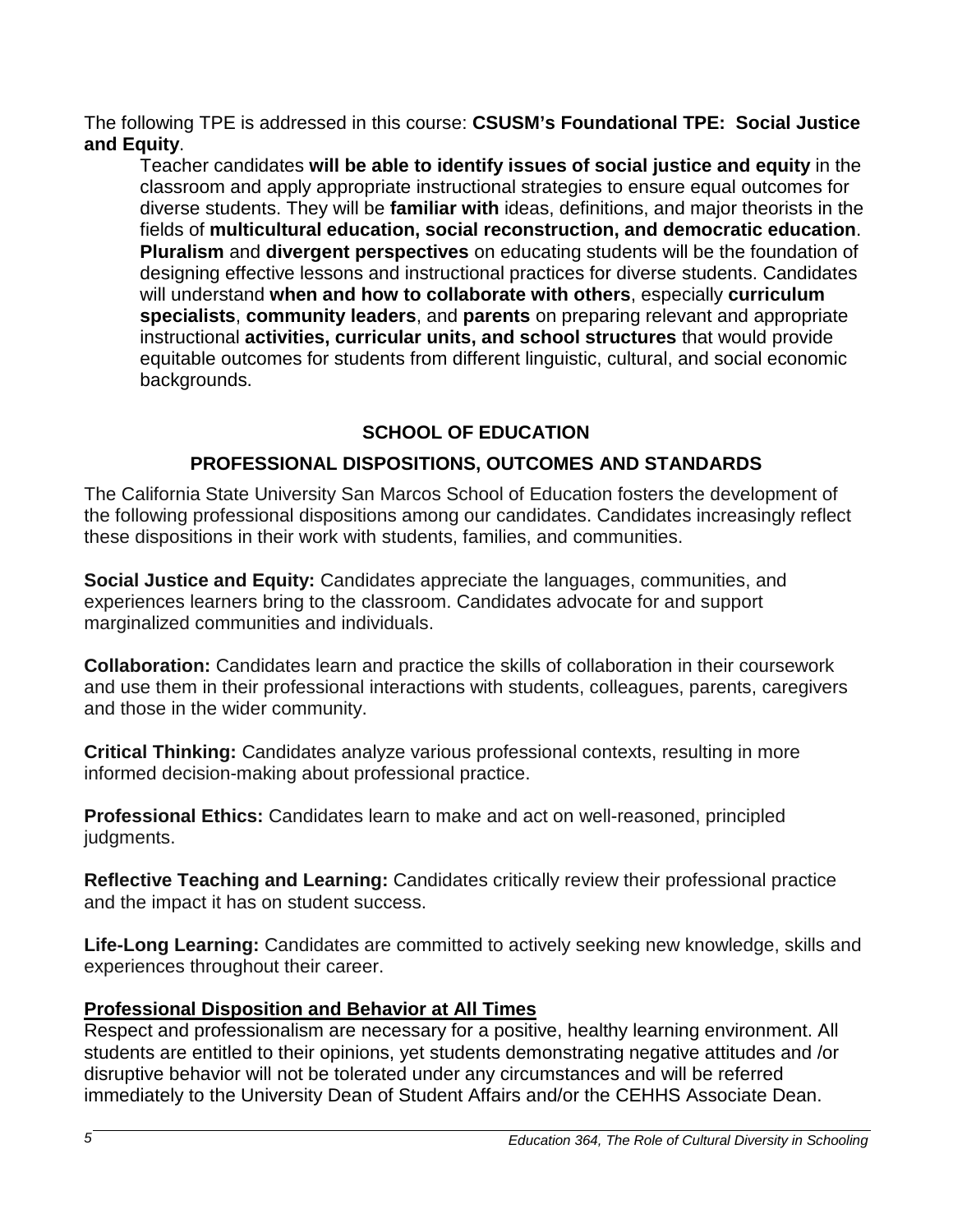Grades and course credit may be affected by inappropriate professional dispositions and/or behavior. See *Self-Evaluation* for criteria of professional disposition, to be completed at the beginning and end of the semester.

## **Course Ground Rules for Professional Dialogue:**

Equitable participation:

- Participate to the fullest of your ability -- community growth depends on the inclusion of every individual voice.
- Acknowledge that silence won't protect you; if you have something to say, you should say it.
- Don't dominate the dialog. Allow everyone the chance to speak. Listen actively respect others when they are talking.

What to say:

- Emotion is good. Anger and passion are acceptable, but they should be used in a positive manner, not as fuel to create hostility and animosity.
- Criticize discourse, not individuals. Do not be afraid to respectfully challenge one another by asking questions, but refrain from personal attacks -- focus on ideas.
- Speak from your own experience instead of generalizing ("I" instead of "they," "we," and "you"). Instead of "you say that X is true" say "the discourse that says X is true."

What not to say:

- No slurs or intentionally hurtful remarks are allowed.
- Avoid blame, speculation, and inflammatory language.
- Avoid assumptions about any member of the class or generalizations about social groups.
- Do not ask individuals to speak for their (perceived) social group.
- Be conscious of body language and nonverbal responses—they can be as disrespectful as words.

# **Outcomes and Standards**

This course is aligned with the standards for the Cross-cultural Language and Academic Development (CLAD) endorsement, as articulated by the California Commission on Teacher Credentialing, and as approved by the faculty of the SCHOOL OF EDUCATION. (Note: **As of 2002, the CLAD competencies are collectively referred to as an authorization to teach English Learners.** Further consideration has been given to the alignment of standards for multicultural education as articulated by the National Council for Accreditation of Teacher Education (NCATE), the Interstate New Teacher Assessment and Support Consortium (INTASC), and the National Board for Professional Teaching Standards (NBPTS). Emphasis is placed on learning outcomes (what you know and can demonstrate) rather than on inputs (putting in "seat time", meeting minimum criteria for assignments, checking off tasks and activities), and how these outcomes correspond to your potential to enhance student learning as a new teacher.

# <span id="page-5-0"></span>**GENERAL CONSIDERATIONS**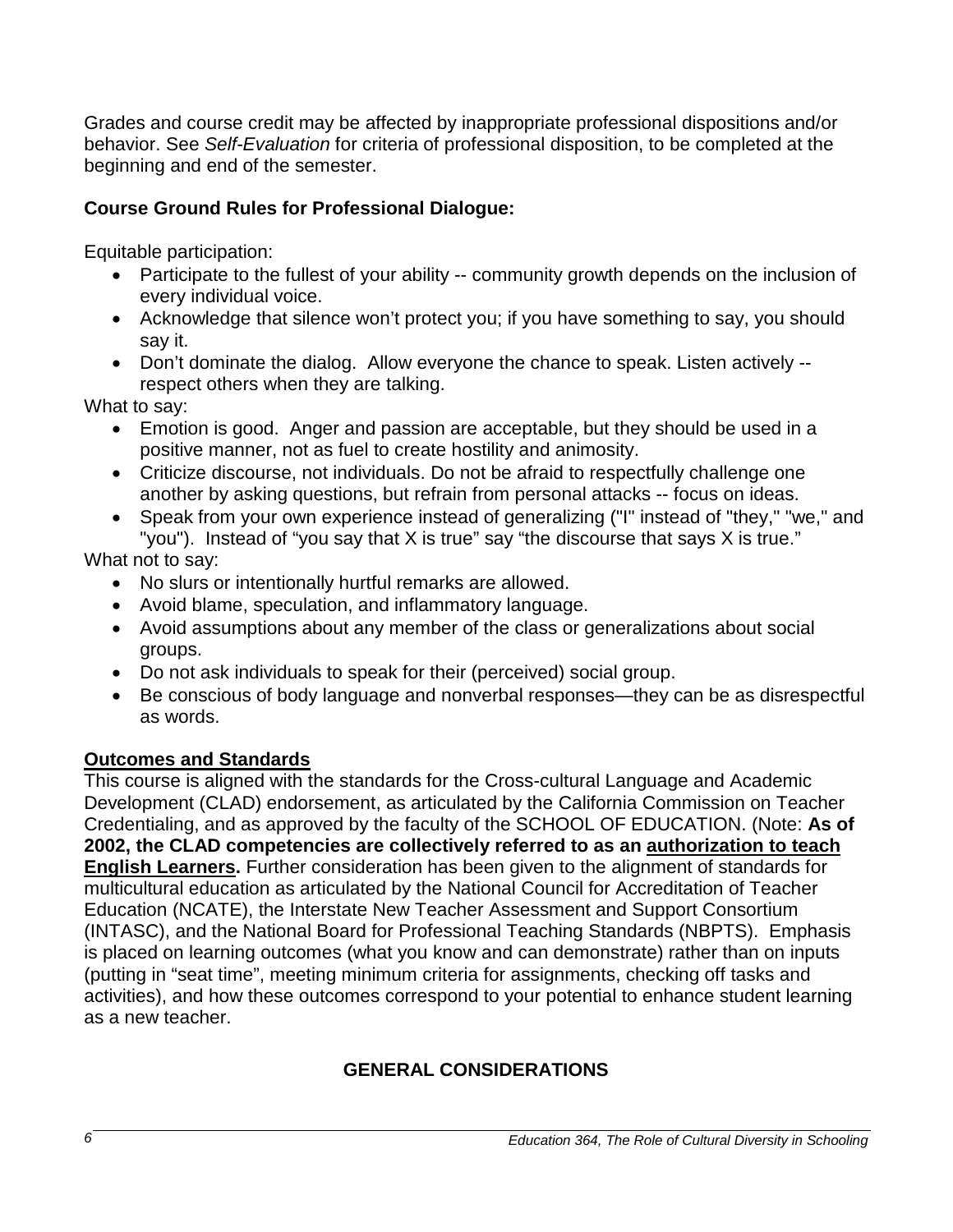# <span id="page-6-0"></span>**School of Education Attendance Policy**

Due to the dynamic and interactive nature of courses in the School of Education, all candidates (course participants) are expected to attend all classes and participate actively. At a minimum, candidates (course participants) must attend more than 80% of class time, or s/he may not receive a passing grade for the course at the discretion of the instructor. Individual instructors may adopt more stringent attendance requirements. Should the candidate (course participants) have extenuating circumstances, s/he should contact the instructor as soon as possible. *(Adopted by the COE Governance Community, December, 1997).* 

# ATTENDANCE POLICY FOR THIS CLASS

**Absences unavoidably diminish student learning in discussion-based course.** These measures are intended to encourage responsibility for one's own learning in a democratic, collaborative and reciprocal learning environment:

- 1. **Students missing more than two class sessions cannot earn an A or A-.** Students missing more than three class sessions cannot earn a B or B+. Students missing more than four class sessions cannot earn higher than a C.
- 2. Students who clear their absences in advance with the professor will be able to **reverse the impact of absences on their grade by completing make-up assignments** available through Cougar Courses. These will take approximately the same amount of time to complete as to attend one class session.
- 3. Do strive for punctuality, and be mindful of late arrivals and early departures. Each tardy or early departure beyond 5 minutes will result in a reduction from 10 to 5 attendance points. Arriving late or leaving early by more than 20 minutes to class counts as an absence and zero attendance points. If you have notified the professor prior to class, the instructor may waive this point reduction at his sole discretion.
- 4. Illness and emergencies are considered on a case-by-case basis for absences and tardiness. However, notifying the instructor does not constitute an excuse. All assignments must be turned in on due date even in case of an absence. Unless extraordinary circumstances are made known, this is not negotiable.
- **5. Attending class is taken to include** *attending* **to the information. Students using a computer or electronic device (or other similar distraction) during class except as a means of taking notes or referring to readings may be marked absent at the sole discretion of the professor.**

# <span id="page-6-1"></span>**CSUSM Academic Honesty Policy**

Students will be expected to adhere to standards of academic honesty and integrity, as outlined in the Student Academic Honesty Policy. All assignments must be original work, clear and error-free. All ideas/material that are borrowed from other sources must have appropriate references to the original sources. Any quoted material should give credit to the source and be punctuated accordingly.

Academic Honesty and Integrity: Students are responsible for honest completion and representation of their work. Your course catalog details the ethical standards and penalties for infractions. There will be zero tolerance for infractions. If you believe there has been an infraction by someone in the class, please bring it to the instructor's attention. The instructor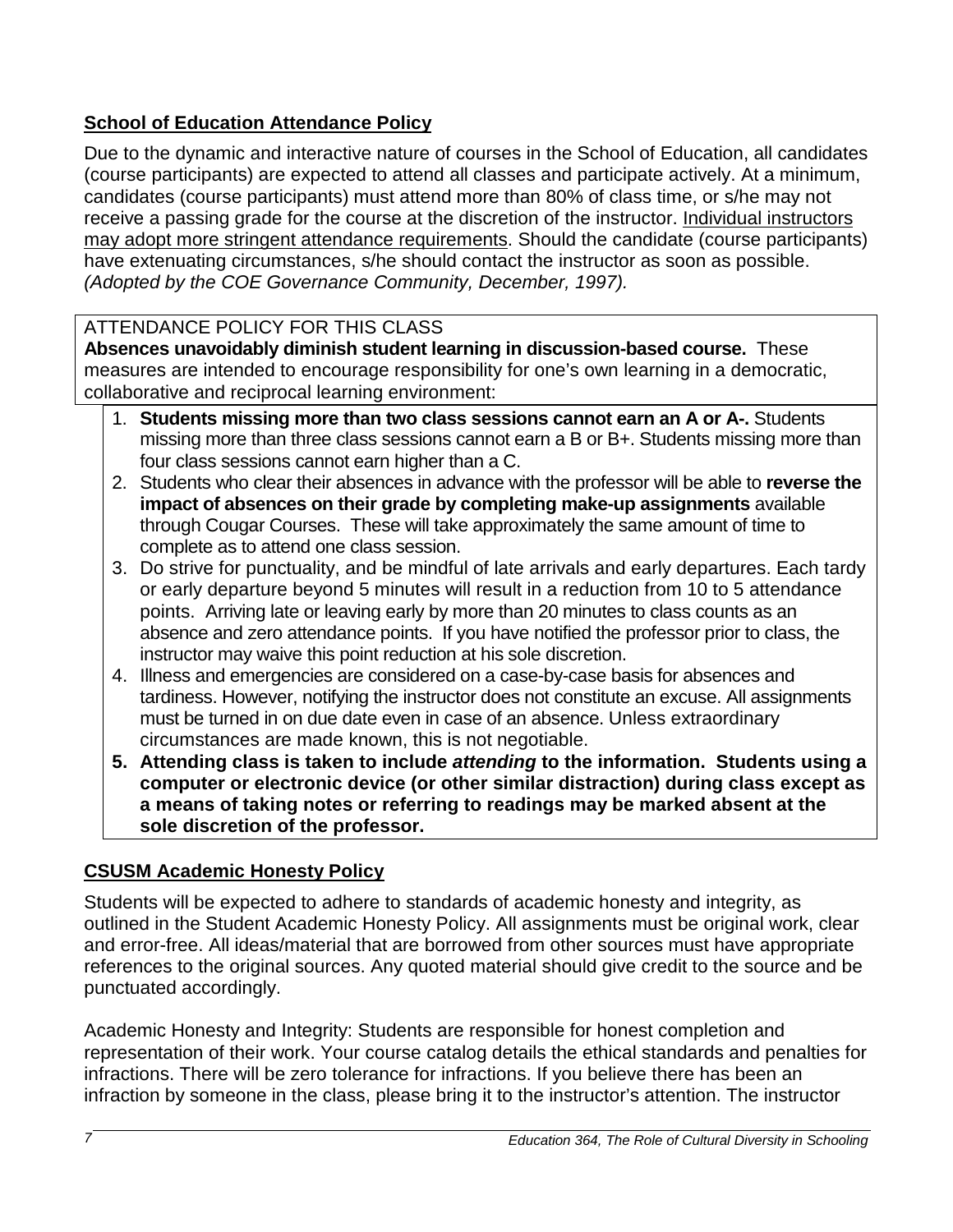reserves the right to discipline any student for academic dishonesty, in accordance with the general rules and regulations of the university. Disciplinary action may include the lowering of grades and/or the assignment of a failing grade for an exam, assignment, or the class as a whole.

Incidents of Academic Dishonesty will be reported to the Dean of Students. Sanctions at the University level may include suspension or expulsion from the University. Refer to the full Academic Honesty Policy at:

[http://www.csusm.edu/policies/active/documents/Academic\\_Honesty\\_Policy.html](http://www.csusm.edu/policies/active/documents/Academic_Honesty_Policy.html)

# **Plagiarism**

As an educator, it is expected that each candidate (course participant) will do his/her own work, and contribute equally to group projects and processes. Plagiarism or cheating is unacceptable under any circumstances. If you are in doubt about whether your work is paraphrased or plagiarized see the Plagiarism Prevention for Students website [http://library.csusm.edu/plagiarism/index.html.](http://library.csusm.edu/plagiarism/index.html) If there are questions about academic honesty, please consult the University catalog.

# <span id="page-7-0"></span>**Students with Disabilities Requiring Reasonable Accommodations**

Students with disabilities who require reasonable accommodations must be approved for services by providing appropriate and recent documentation to the Office of Disability Support Services (DSS). This office is located in Craven Hall 4300, and can be contacted by phone at (760) 750-4905, or TTY (760) 750-4909. Students authorized by DSS to receive reasonable accommodations should meet with their instructor during office hours or, in order to ensure confidentiality, in a more private setting.

# <span id="page-7-1"></span>**All University Writing Requirement**

This course meets the All-University Writing Requirement (850 words for a 1-unit course, 1700 words for a 2-unit course, and **2500 words for courses of 3 or more units**).

# <span id="page-7-2"></span>**Course Format**

This course uses a hybrid (HY) format because of the integration of online work via Cougar Courses.

# <span id="page-7-3"></span>**Necessary Technical Competency Required of Students**

**Students need to regularly monitor their CSUSM email for announcements.** Keyboarding skills, familiarity with Cougar Courses or a similar course website / management system, using the World Wide Web, Microsoft Office Suite programs such as Word, PowerPoint and Excel or equivalent (e.g., Pages, Numbers and Keynote by Mac), collaboration via GoogleDrive or similar web-based programs, accessing or publishing video files using YouTube or similar sites.

# <span id="page-7-4"></span>**Contact Information for Technical Support Assistance**

For assistance regarding technology, the CSUSM Help Desk can be reached at 760-750-4790.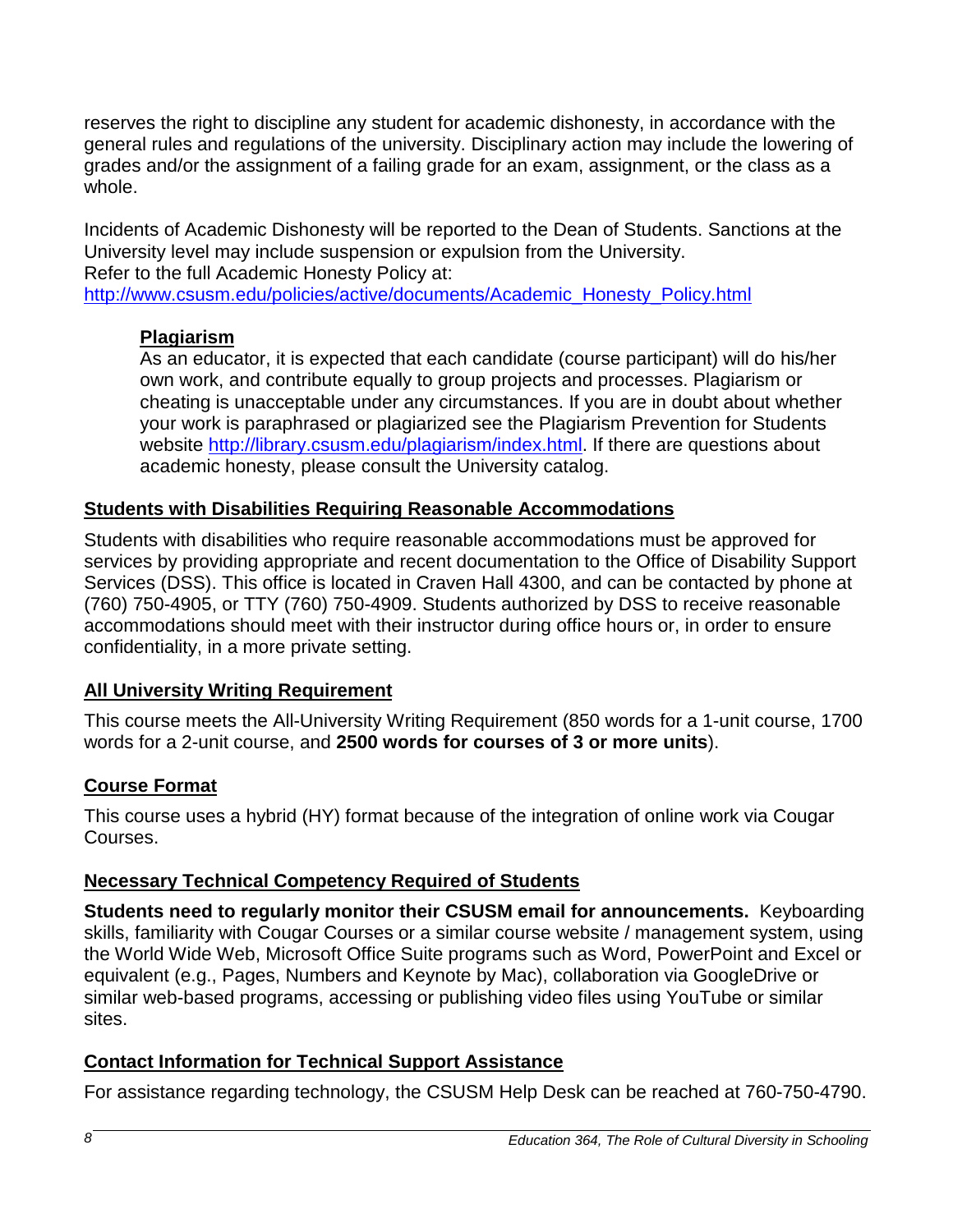## <span id="page-8-0"></span>**Use of Technology**

Use of technology as a distraction in class is not permitted and has consequences spelled out in the attendance policy. Candidates (course participants) are expected to demonstrate competency in the use of various forms of technology (i.e. word processing, electronic mail, Moodle, use of the Internet, and/or multimedia presentations). Specific requirements for course assignments with regard to technology are at the discretion of the instructor. Keep a digital copy of all assignments for use in your teaching portfolio.

## <span id="page-8-1"></span>**Electronic Communication Protocol**

Electronic correspondence is a part of your professional interactions. If you need to contact the instructor, e-mail is often the easiest way to do so. It is my intention to respond to all received e-mails in a timely manner. Please be reminded that e-mail and on-line discussions are a very specific form of communication, with their own nuances and etiquette. For instance, electronic messages sent in all upper case (or lower case) letters, major typos, or slang, often communicate more than the sender originally intended. With that said, please be mindful of all e-mail and on-line discussion messages you send to your colleagues, to faculty members in the School of Education, or to persons within the greater educational community. All electronic messages should be crafted with professionalism and care.

Things to consider:

- Would I say in person what this electronic message specifically says?
- How could this message be misconstrued?
- Does this message represent my highest self?
- Am I sending this electronic message to avoid a face-to-face conversation?

In addition, if there is ever a concern with an electronic message sent to you, please talk with the author in person in order to correct any confusion.

Please avoid writing overly brief emails or emails that lack salutations (a greeting and the recipient's name) and farewells (some phrase to indicate goodbye and the sender's name). A phone call or an office visit with these characteristics would clearly be taken as lacking courtesy, which is an aspect of the SOE's professional dispositions for professional communication.

## <span id="page-8-2"></span>**Submission of Assignments**

Assignments should be submitted electronically online via Cougar Courses so that work can be archived and submission times can be documented.

## <span id="page-8-3"></span>**Grading Emphasis**

All work needs to reflect university level composition. All written assignments will be graded approximately 80% on structure, content and analysis (detail, logic, synthesis of information, depth of analysis, etc.), and 20% on mechanics (grammar, syntax, spelling, format, uniformity of citation, etc.). All citations, where appropriate, will use APA format. Consult Library Services for the *Manual of Citation of the American Psychological Association,* or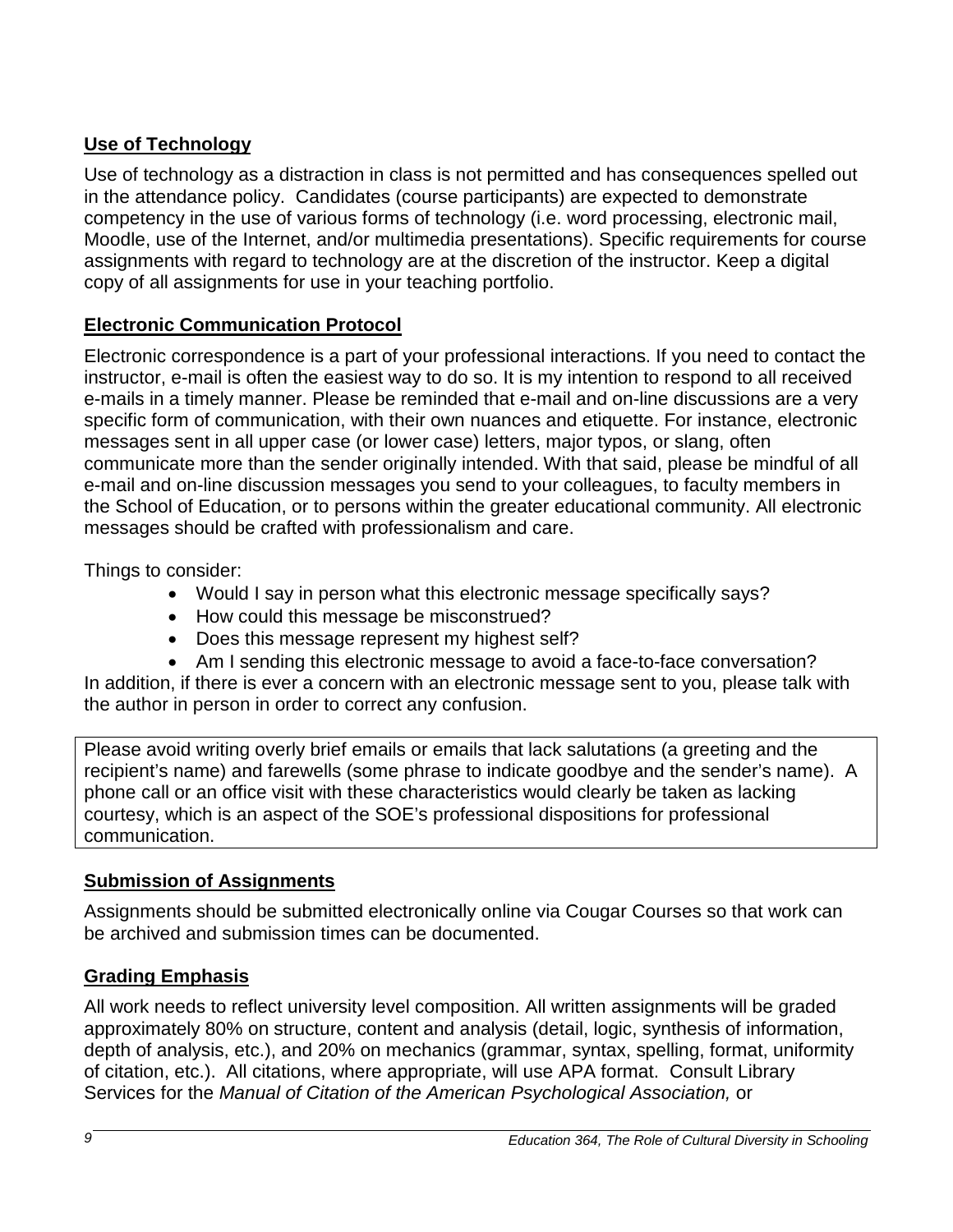**[www.apastyle.org/index.html](http://www.apastyle.org/index.html)**. Other sources of information and formatting help include: Education 364 APA6 Cheat Sheet (at the end of the syllabus), Purdue OWL website, APA Generator App, APA.org, CSUSM library APA website, easybib.com, citationmachine.net, zotero.org.

# <span id="page-9-0"></span>**Grading Standards**

 $A=93+, A=-92-90, B=-89-88, B=87-83, B=-82-80, C=-79-78, C=-77-73, C=-72-70, D=-69-75$ 68, D=67-63, D-=62-60, F=59 or lower.

Students must receive a C+ or higher in all coursework in order to be eligible for or remain in Education programs.

## <span id="page-9-1"></span>**Assessment Rubric / Grade Descriptors**

**A = Exceeds Expectations:** The student consistently prepares, participates and performs in an **exemplary** manner. Each assignment reflects in-depth exploration and reflection based on readings and other class materials, and observations, as appropriate. All work is submitted in a professional manner using APA style when appropriate. Professional and responsible behavior, including timely attendance and submission of assignments, are practiced in a consistent manner.

**B = Adequately Meets Expectations**: The student meets outcomes expectations in a **satisfactory** manner. Each assignment reflects in-depth exploration and reflection based on readings and other class materials, and observations, as appropriate. Generally, work is submitted in a professional manner using APA style when appropriate. Most of the time, professional and responsible behavior, including timely attendance and submission of assignments, are practiced in a consistent manner.

**C = Minimal Performance:** The student's skills/effort are weak and do not meet expectations. Each assignment is based upon opinion rather than research, theory, and best practices. Reflection is shallow. Assignments are submitted without organization, careful proofreading, or use of APA6.

**"D" or "F" students** fail to meet the minimum requirements of a "C." The student needs a great deal of guidance. The student is consistently late with work and/or has not met minimum classroom attendance requirements.

# <span id="page-9-2"></span>**Policy on Late/Missed Work**

Work that is late will lose 20% of its value per day it is late, such that after 5 days it will not give the student any credit. I will allow makeup assignments for absences due to unreschedulable professional obligations, illnesses, emergencies, etc. on a case by case basis. Do talk to me at the earliest opportunity to obtain prior permission if you plan to / need to make up absences.

## <span id="page-9-3"></span>**Student Collaboration Policy**

Select assignments include student collaboration on a required or optional basis, depending on the assignment. In general, presentations will be collaborative, while select written assignments will allow for candidates to choose whether to collaborate or work independently to complete them.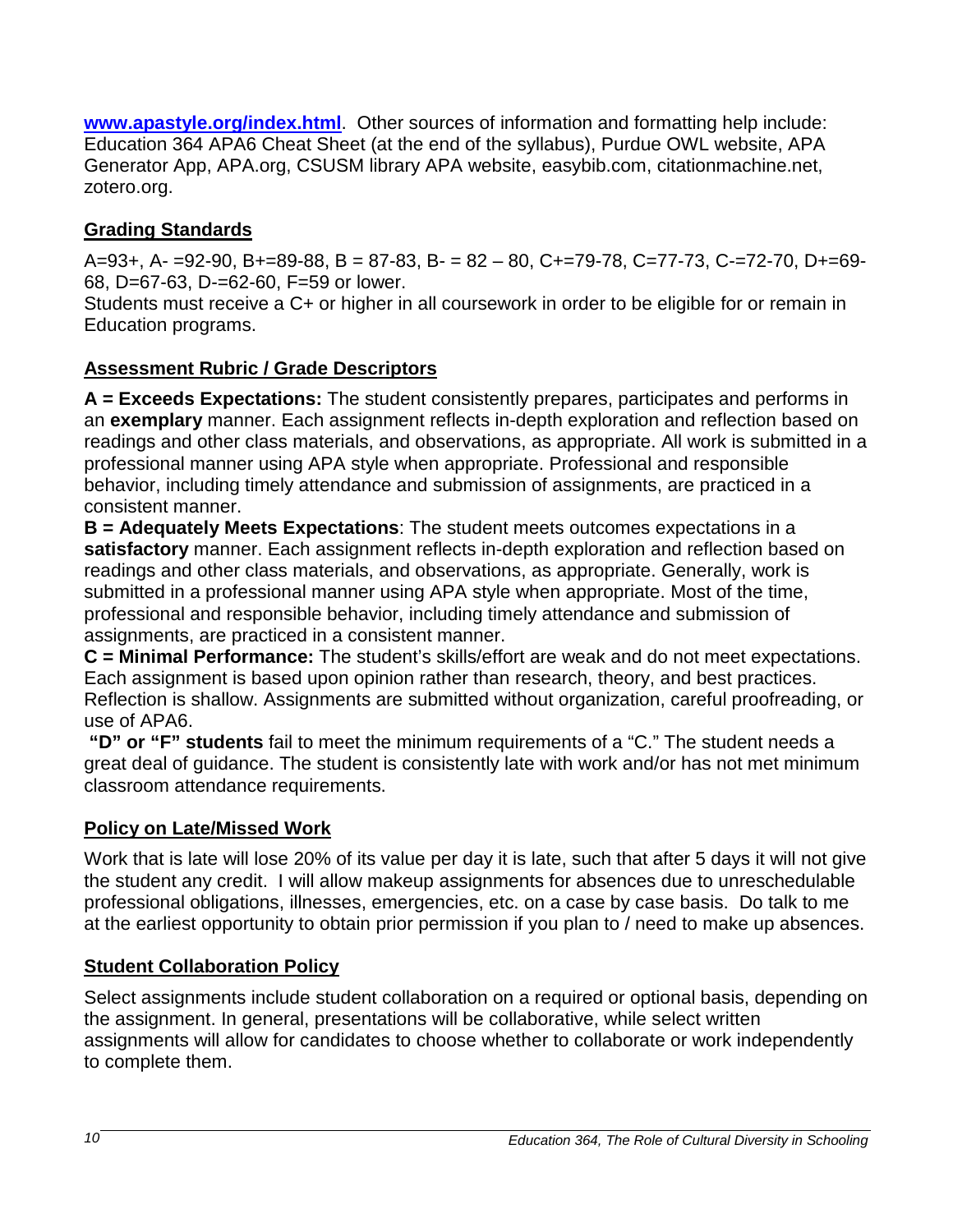## <span id="page-10-0"></span>**Class Structure**

This course will utilize multiple approaches, methods, and teaching strategies to accommodate various learning styles. Class formats and learning structures will vary and include whole and small group discussion, pair work, presentations by weekly Readings Discussion Co-Leaders, independent and collaborative online work, and lectures. Through the above, my role will be to facilitate your learning by guiding you to critically examine, synthesize, reframe, and evaluate course topics and issues. I will also intervene or redirect class discussions as necessary. You will work to develop your knowledge base through independent and collaborative exploration and reflection of the readings, discussions, presentations and assignments.

### <span id="page-10-1"></span>**Final Exam Statement**

There will be no final in-class exam. Two final assignments will serve to summatively evaluate candidates: 1) Presentation: Identifying, Social Justice and Equity in Public Schools and 2) Reflection on Personal History Narrative / Outcome Assessment.

## **COURSE REQUIREMENTS AND GRADED COURSE COMPONENTS**

<span id="page-10-2"></span>*Note: I reserve the right to change, add to, or delete anything in the course and syllabus.*

### **Attendance at every session, along with active, engaged, reflective, respectful discussion, is required and expected. (See section on the Attendance Policy for information on consequences of absences.)**

### **Assignments**

| 1. Attendance and Participation (class discussions and activities,       |            |
|--------------------------------------------------------------------------|------------|
| 28 class sessions at 10 points each)                                     | 280 points |
| 2. Short Reflections and Responses on the Readings/Viewings (SRRR),      |            |
| #1 through #20 (detailed on Cougar Courses, 10 points each)              | 200 points |
| 3. Self-Evaluation – Beginning and End (15 points each)                  | 30 points  |
| 4. Personal History Narrative                                            | 50 points  |
| 5. Class/socioeconomic status : CBEDS/Dataquest                          |            |
| (pair/trio assignment)                                                   | 50 points  |
| 6. Co-lead a Discussion on the Readings (pair assignment)                | 30 points  |
| 7. Presentation: Identifying Social Justice and Equity In Public Schools |            |
| (pair/trio assignment)                                                   | 50 points  |
| 8. Outcome Assessment/Reflection on Personal History Narrative           | 50 points  |
| 9. 20 hours of service learning/tutoring (10 points per hour)            | 200 points |

## **ASSIGNMENT SPECIFICATIONS**

See tentative course schedule or Cougar Courses for due dates and Cougar Courses for posted clarifications to student questions that arise on these instructions

### **Attendance and Participation**

10 points per class session that can become unearned at teacher discretion generally following these guidelines: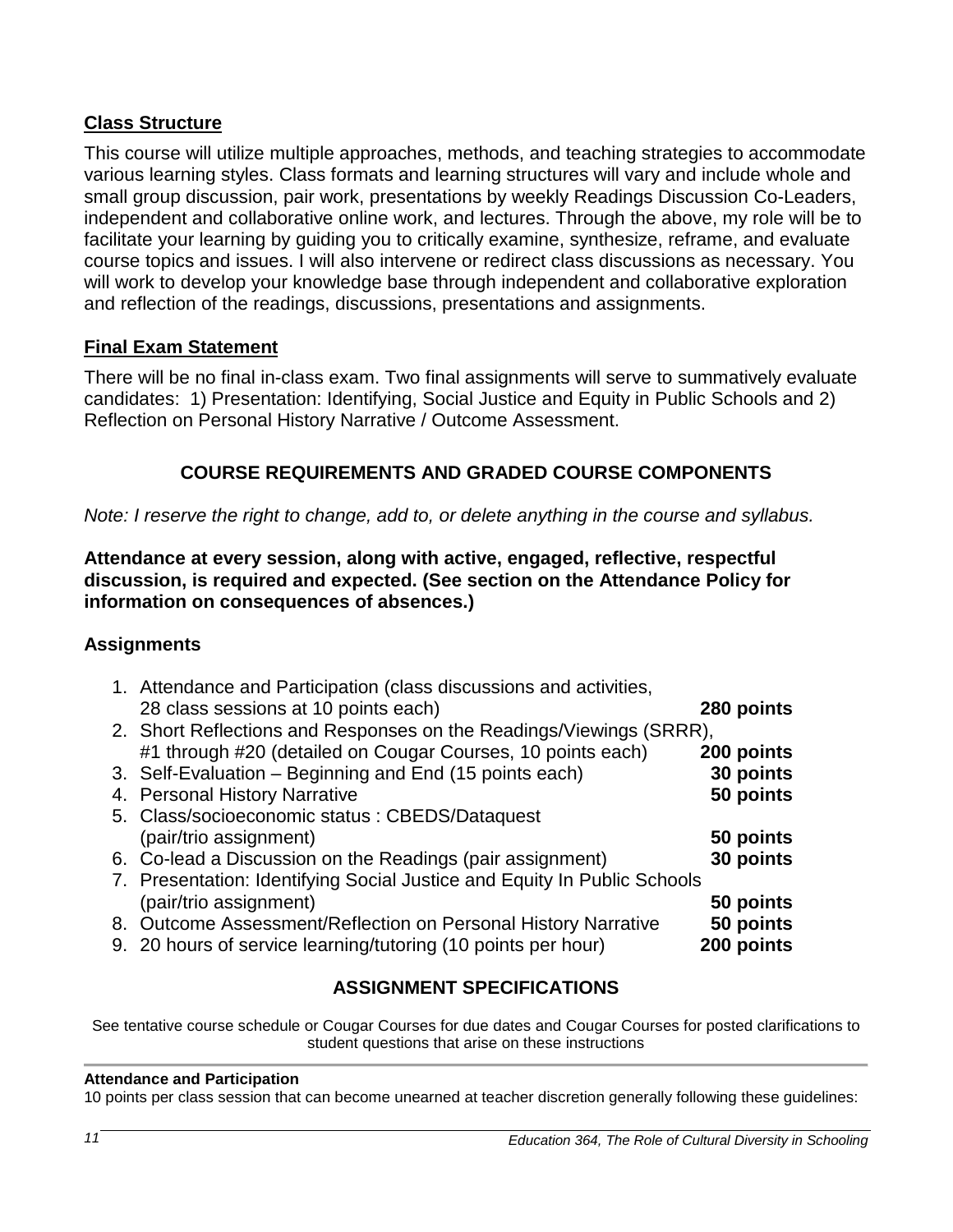- Zero points for non-attendance.
- As stated in attendance policy, late arrivals or early departures of more than 5 minutes will result in a loss of 5 points.
- Students using a computer or electronic device (or other similar distraction) during class except as a means of taking notes or referring to readings may be marked absent at the sole discretion of the professor.
- The total number of absences may also affect the maximum final grade—see attendance policy.

### **Short Reflections and Responses on the Readings/Viewings, #1 through #20**.

20 of the class sessions will have readings assigned in preparation. You will go on Cougar Courses each week and find an assignment to complete to help you reflect on and respond to what you have read. This must be completed by noon on the day of class so that I can quickly peruse everyone's work to help me prepare for your discussion. The nature of the assignments will vary and will be detailed on Cougar Courses.

### **Self-Evaluation – Beginning and End**

Complete the form found on Cougar Courses: **Self-evaluations of Attributes of Effective Teachers.** This provides you with an opportunity to assess yourself and reflect on several key attributes related to becoming an effective teacher. These are graded on a credit / no credit basis. You will not be graded down for scoring yourself lower.

### **Personal History Narrative**

Write a narrative essay about your own life, describing the experiences that have shaped your views of race, culture, and issues of diversity. In your write-up, be sure to answer each of the following below.

- A. Reflect on and describe your own experiences in terms of the following:
- \*your family background;

\*your positionality / membership: i.e., your reference points & identity in terms of gender/sexuality, culture, ethnicity/race, class, language, religion, etc.;

\*your exposure to and interactions with others unlike yourself; and

\*other factors you would like to include, as determined by your unique circumstances and upbringing.

#### B. In addition, **explore and describe**

\*your identity as a learner (a confident student; had trouble with writing; etc.)

\*how this may affect your potential as a teacher (will have high expectations of students; etc.)

Include SPECIFIC examples of events and situations that you feel shaped your views on these issues. Be sure to situate your examples, i.e., provide context and explicitly detail any assumptions about schooling and education. Be sure to relate your experiences to at least two readings; as well as make connections with class discussions to date and anticipated course topics . Be prepared to discuss your assignment with the class (small and/or whole group).

#### **Class / socioeconomic status: Visually analyzing graphed socioeconomic status data** You will build your skills in

- retrieving specific data from an online database
- graphing or plotting data in spreadsheet software
- analyzing graphed data by
	- o estimating trend lines to look for a relationship between two variables
	- o describing relationships that emerge for readers to clearly understand a graph, a set of data, and the social justice implications to be drawn from the data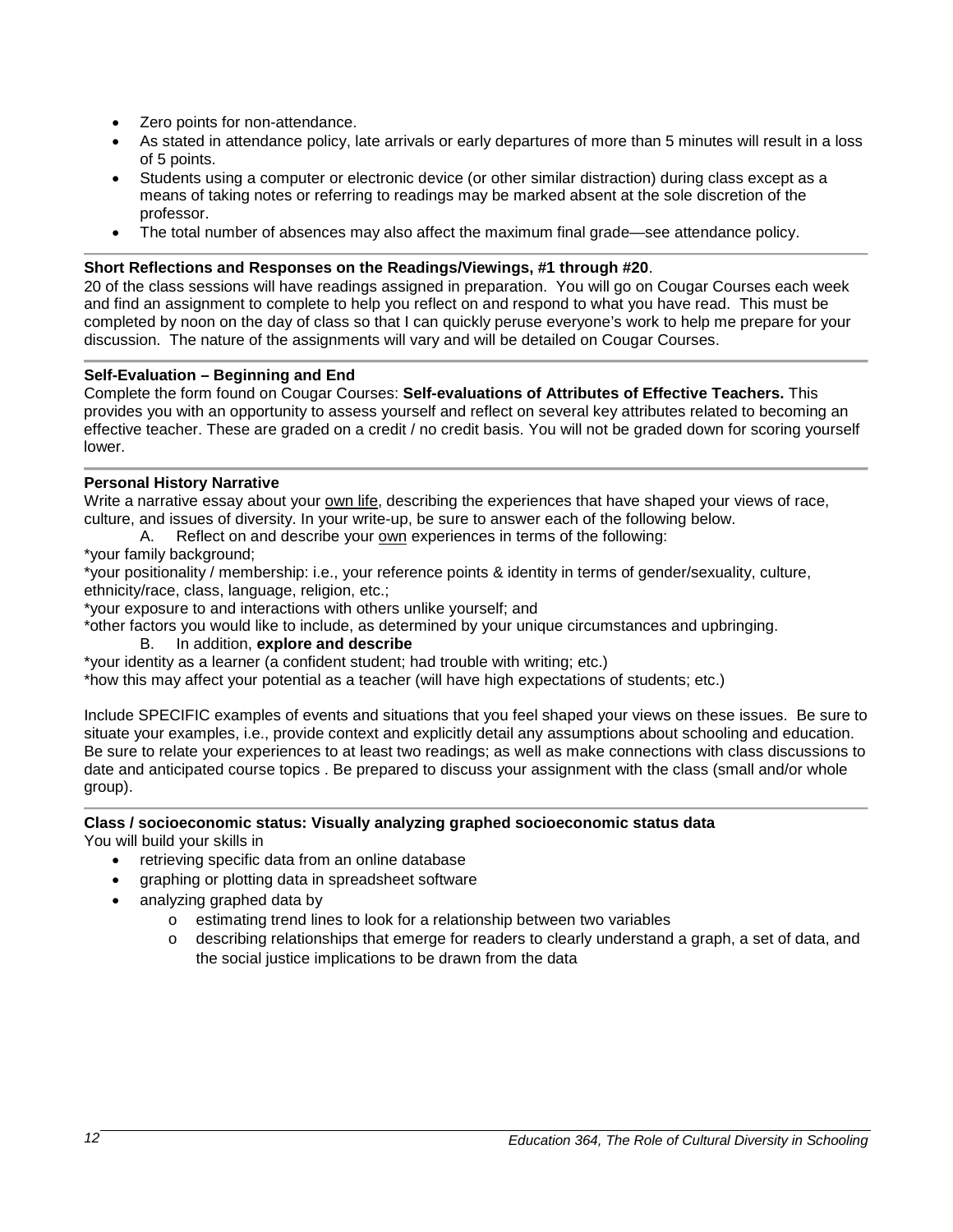

Follow these steps:

- 1. Read this webpage<http://www.ed-data.k12.ca.us/Pages/Caution%20about%20Comparison.aspx>
- 2. Reflect on it in 50 words in a Word document or equivalent
- 3. Watch my 4 screencasts (in order from 1 to 4) and pause as you follow along in order to…
- 4. Create a spreadsheet that tests the relationship between poverty and other variables as listed below. (Ignore the videos' references to "five" graphs.)
- 5. Your spreadsheet should have these sheets from left to right:

|    | a. SD County districts data   |    | Language Arts                 |
|----|-------------------------------|----|-------------------------------|
| b. | Math                          |    | Class size                    |
|    | c. Language Arts              |    | % Minority                    |
|    | d. % Minority                 |    | m. % English Learners         |
|    | e. Spending per student       |    | n. CA charter elementary data |
|    | $% < 2$ years experience      | 0. | Math                          |
| g. | <b>Graduation rate</b>        |    | p. Language Arts              |
|    | h. SD Unified school district |    | q. Class size                 |
|    | elementary data               |    | % Minority                    |
|    | Math                          |    | s. % English Learners         |

- 6. In your Word document, add 200 words of reflection on what was new and most interesting for you as you completed this assignment. Then answer these questions:
	- a. What other educational variables does poverty affect and what does it not affect?
	- b. Why?
- 7. Upload your Excel spreadsheet (.xls) and your Word file to TurnItIn.

Grading Rubric: 5 categories worth 10 points each:

|             | $0 - 4$      | $5-9$        |                                                       |
|-------------|--------------|--------------|-------------------------------------------------------|
|             |              |              | <b>Expectations met</b>                               |
| Word file   | Far from     | Partially    | At least 250 words that address all questions         |
| Spreadsheet | meeting      | meets        | All sheets present and identifiably named; all graphs |
|             | expectations | expectations | to the right of the data sheet they come from         |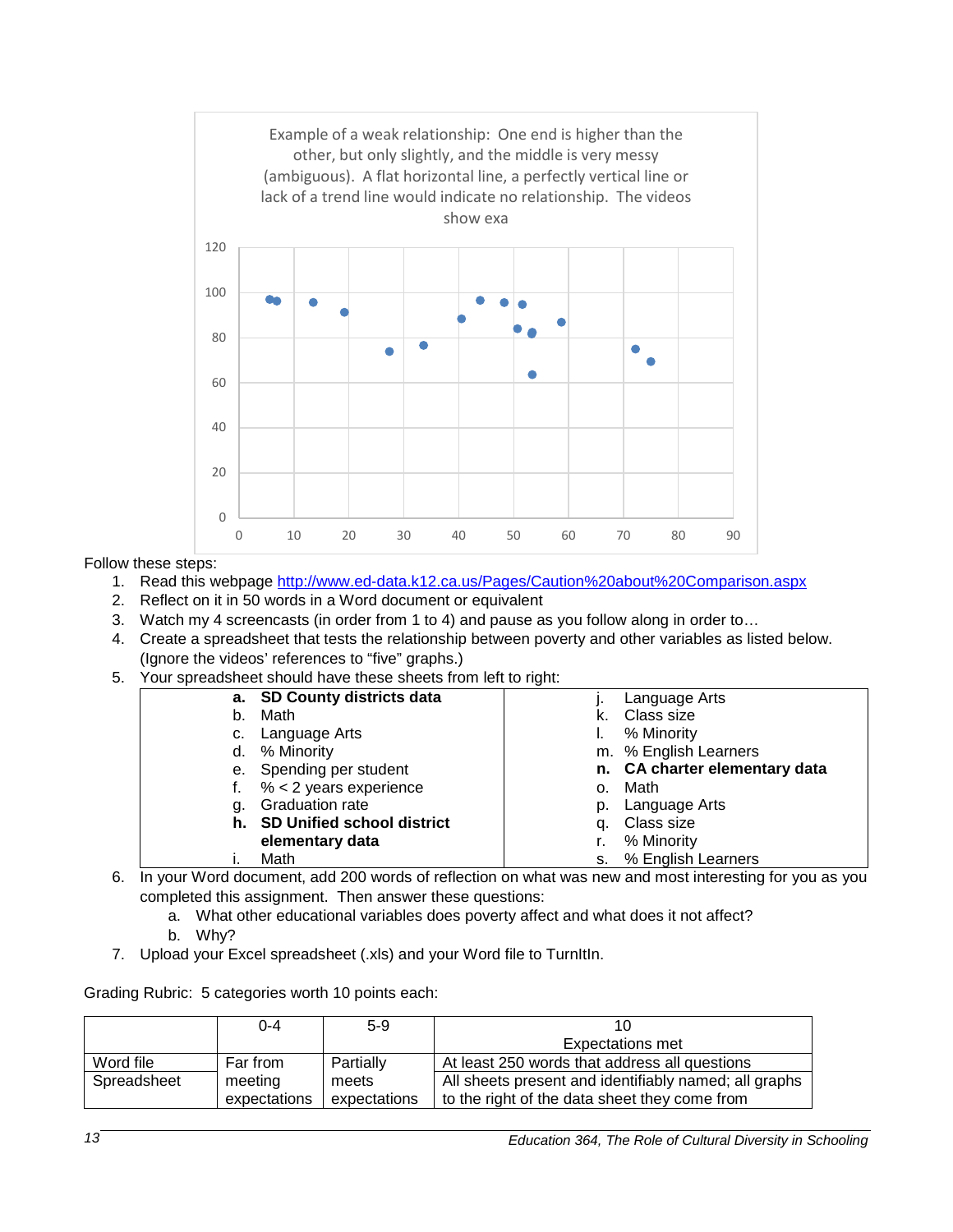| Accuracy of<br>analysis                | Relationships are correctly interpreted and<br>described, and those with a relationship have a<br>trendline.                                                    |
|----------------------------------------|-----------------------------------------------------------------------------------------------------------------------------------------------------------------|
| Depth of<br>analysis in<br>spreadsheet | The two ends of the trend line are described for the<br>reader to understand the relationship in a<br>compelling way.                                           |
| Depth of<br>reflection in<br>Word file | Student demonstrates a clear understanding of<br>poverty's impact on education and elaborates<br>compellingly on how the assignment affected their<br>thinking. |

### **Co-lead a Discussion on the Readings (pair assignment)**

You will be randomly assigned a partner. You and your partner can enter into a (fun) lottery process in the first or second session of class to try to secure the class sessions you would most like to lead. A few days prior to your scheduled class session, meet with your partner in person or virtually—by phone call, Skype or equivalent rather than simply email or text—and formulate a plan to foment to lead a 20 minute discussion that covers some of the key ideas in the readings. Email your plan to the instructor for approval.

- 1. Formulate at least 10 questions, each with a second or third version in case the first version does not generate participation. Feel free to ask students to reread a paragraph or re-examine a graphic, figure or table in the reading to set up a discussion question.
- 2. Put what you consider the most important questions first in case time does not allow for all questions.
- 3. Work to equalize the time both discussion leaders speak, and work to involve students who generally participate less.
- 4. Call on classmates by name and work to keep a topic going as long as possible by building on what others say and encouraging other students to do so as well.
- 5. If you are ever unsure, simply ask the instructor directly for advice on how to proceed or use language like this (from [https://teachingcenter.wustl.edu/resources/inclusive-teaching-learning/facilitating](https://teachingcenter.wustl.edu/resources/inclusive-teaching-learning/facilitating-challenging-conversations-in-the-classroom)[challenging-conversations-in-the-classroom\)](https://teachingcenter.wustl.edu/resources/inclusive-teaching-learning/facilitating-challenging-conversations-in-the-classroom):
	- a. That is an interesting idea (or a common position). Can you explain that idea further?
	- b. Can anyone else add to our understanding of this idea? For example, what are the assumptions that inform that idea or position? What is the evidence that supports this position? What are the viewpoints or experiences that it leaves out?
	- c. Are there any counter-arguments or weaknesses in this argument? If so, what are they?
	- d. Are there any points of agreement or assumptions in common among these different positions?

### **Presentation: Identifying Social Justice and Equity in Public Schools** (pair/trio assignment) 5 minutes long with APA style citations

### A. ASSIGNMENT DESCRIPTION

In this assignment, you will locate a school or an assignment that advances social justice and equity as articulated in CSUSM's Foundational Teaching Performance Expectation (including curricular, pedagogical and structural issues). Then, you will carefully articulate how the school or assignment you chose advances social justice and equity. It will take the form of a presentation to the class backed up by a PowerPoint or equivalent multimedia document.

### B. ASSIGNMENT DIRECTIONS AND CHECKLIST

FIRST, meet as a group face-to-face or on Google Hangouts (or equivalent) to review the language regarding the Foundational TPE in the syllabus (p. 2).

THEN, locate a school or an assignment that seeks to advance social justice and equity, i.e., aims to present **pluralistic and divergent perspectives** or **provide equitable outcomes for students from different linguistic, cultural, and social economic backgrounds**.

NEXT, carefully and explicitly present about HOW or IN WHAT WAY(S) the school or assignment you chose advances the Foundational TPE.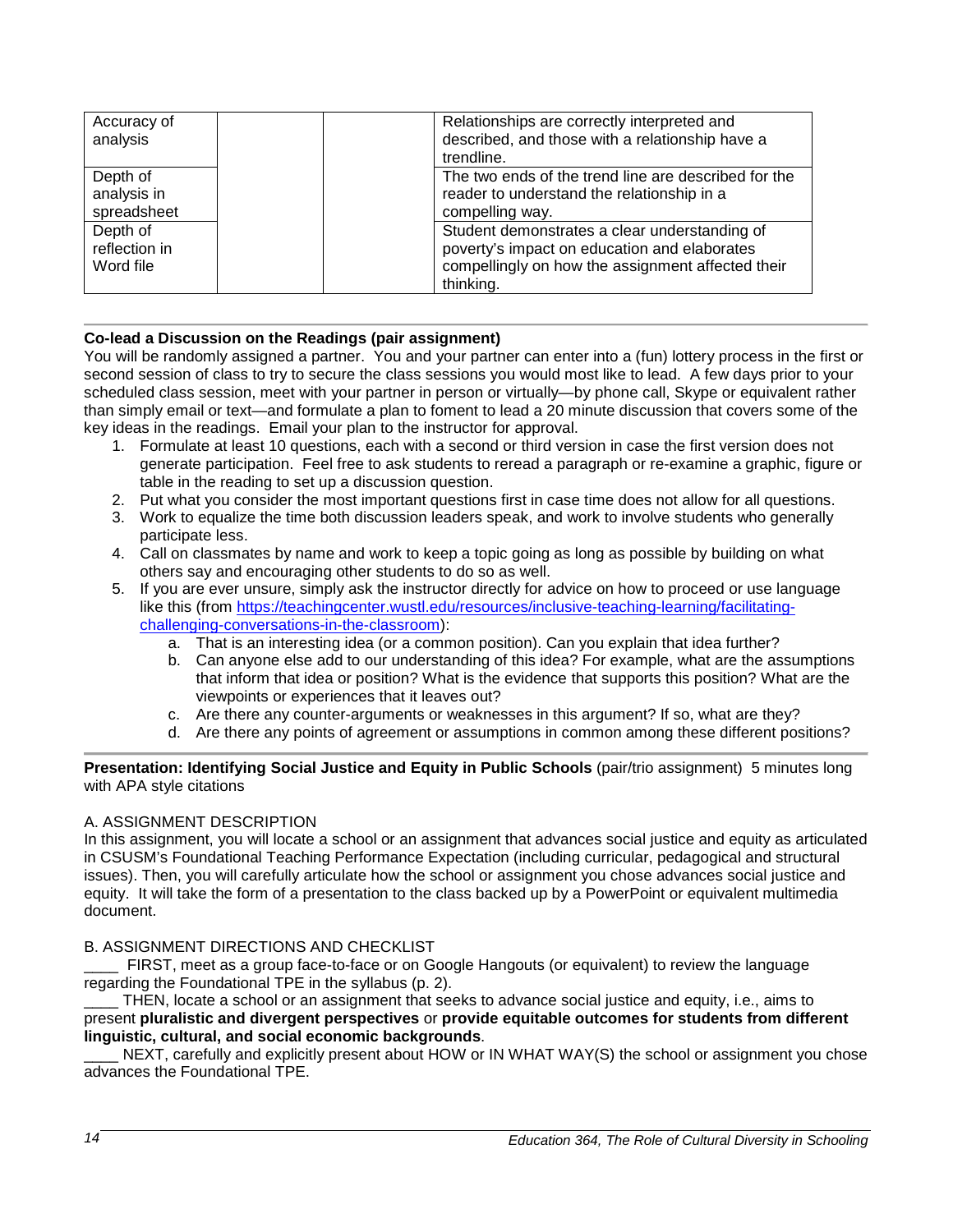BE SURE TO directly CITE at least 4 sources from the course in addition to the Foundational TPE, whose wording you should QUOTE in your PowerPoint or equivalent. *Yet avoid placing large amounts of text on slides and simply reading them to the audience.*

ALSO BE SURE TO USE APA6 TO CITE the SOURCES you used such as the course syllabus (for quoting the Foundational TPE), the URL for the school description, the source of the assignment you chose, and so on. Proper reference formatting for the course syllabus can be found on p. 4 of the APA 6 CHEAT SHEET.

BE SURE TO PROOFREAD your PowerPoint to ensure that you addressed each step of the assignment; as well as addressed grammar, formatting, and other technical aspects.

PRACTICE AS A GROUP PRIOR TO THE SESSION WHERE YOU WILL PRESENT and be sure to equalize the talk time among the collaborative team.

Notice that through this assignment, you will demonstrate the ability "**to identify issues of social justice and equity in the classroom and apply appropriate instructional strategies to ensure equal outcomes for diverse students**" (Foundational TPE).

### C. SAMPLE SCHOOL RESPONSE (see course website for this file)

Berkeley High School seeks to "**provide equitable outcomes for students from different linguistic, cultural, and social economic backgrounds"** (Cal State San Marcos, 2017, p. 2) by providing a broad range of programs and opportunities for students of diverse backgrounds. The learning communities of

Academic Choice, Arts and Humanities Academy, Academy of Medicine and Public Service, Berkeley International High School, Communication Arts and Sciences, Green Academy, and the Berkeley Independent Study Program are all coherent, theme-based or industry-based programs of study that seek to engage and challenge a broad spectrum of students with diverse backgrounds and goals. [Continue to highlight one or two more aspects of the high school that aim to advance equity. It is also a great idea to cite your readings such as Nieto & Bode, Persell, or any of the Spring chapters, for example.]

### D. SAMPLE ASSIGNMENT RESPONSE (see course website for this file)

The Columbus Day assignment directly advances "**pluralistic and divergent perspectives**" (CSU San Marcos, 2014, p. 2) regarding the federal Columbus Day holiday. The assignment asks students to critically examine the holiday and its multiple dimensions by analyzing seven different sources and perspectives about the holiday, such as its history, its fallacies, perspectives left out of the celebrated holiday, and its future. By completing this assignment, students learn about, evaluate, synthesize, and ultimately come to a decision about a national holiday that necessarily encompasses and represents multiple perspectives and facets of U.S. history. The assignment "**identif[ies] an issue of social justice and (in)equity in public schools**" (CSU San Marcos, 2015, p. 2) and provides students with an opportunity to address a salient, modern day policy for a living and evolving democracy. Moreover, the assignment prepares students to participate as a citizen of this grand U.S. of A that thrives on shared governance by the people and for the people.

### **Outcome Assessment** / **Reflection on Personal History Narrative Suggested length: 4 - 5 pages**

### **Describe the following. YOU NEED TO DIRECTLY** *ADDRESS AND QUOTE the Foundational TPE, Social Justice and Equity.*

- A. A select few of the most important things you learned in this class, including the service learning component;
- B. How you knew you were learning something of significance (assessing your own learning cite specific readings, discussions, films, activities, community activities, etc.);
- C. How this will shape your attitudes and demonstrated behaviors as a teacher or in future intercultural interaction; i.e., how you will demonstrate overall "cultural competence" (as this definition is developed in class).
- D. Consider your first reflective narrative from the beginning of the semester. Are there any changes you would make to the story? Have you remembered or reinterpreted particular events throughout this semester, or have particular events taken place since the beginning of the term that have led you to reflect on some critical themes in this course? In what ways have your voice and perspective changed? Sometimes, the changes will be subtle, as in choosing to use the terms Asian American or Latino rather than Oriental or Hispanic for specific purposes. Or, the changes may be dramatic. In this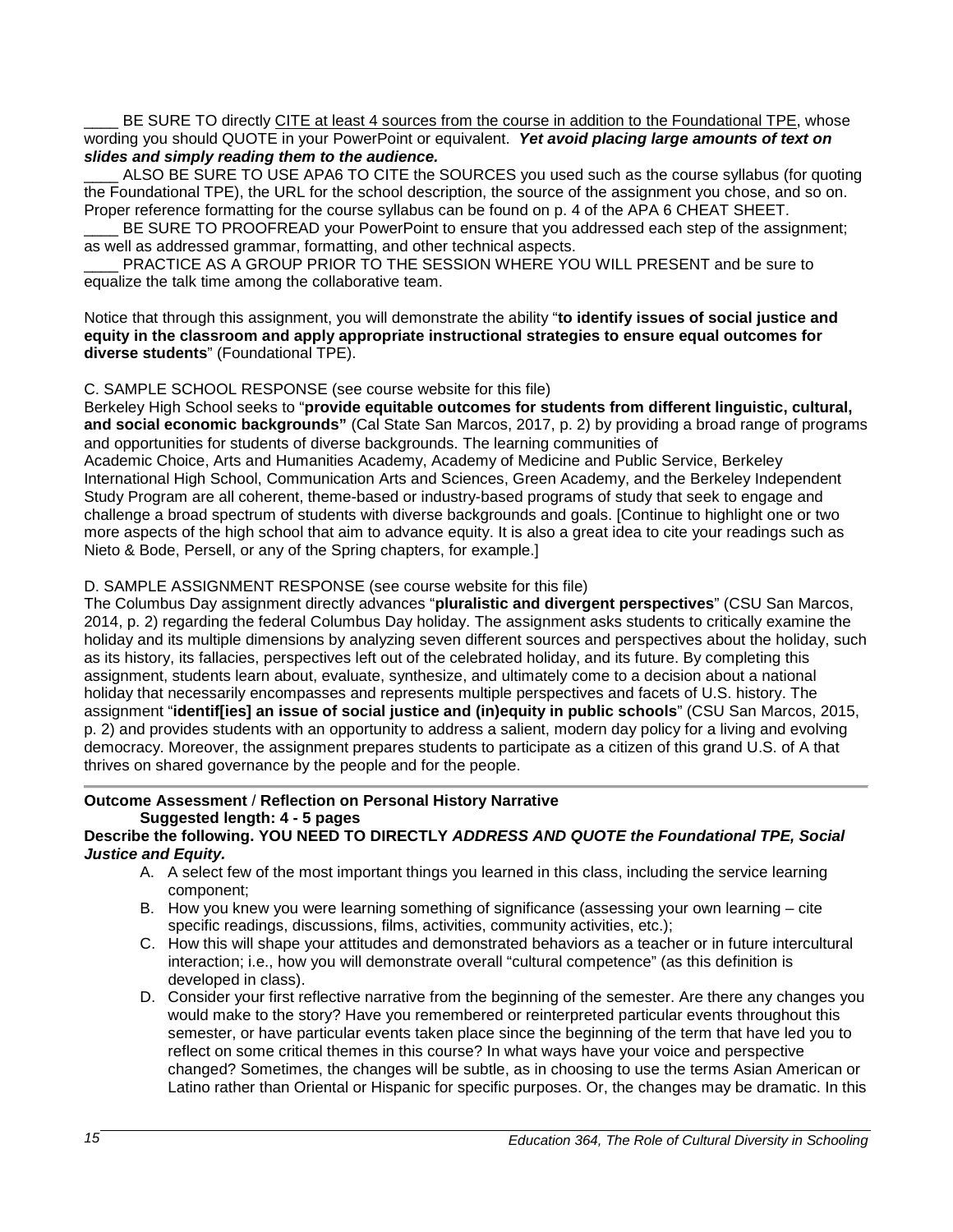assignment, you will document your new reflections concerning your personal narrative, as a result of having critically examined the major issues covered in this course.

Grading emphasis will be placed on your ability to articulate the select topics of your choice, the depth of reflective analysis, your description of how you knew what you were learning (specific examples from the course: cognitive – facts, knowledge bases, content areas; behavioral – speech and actions; and affective – attitudes), and the connections you make between the topics and plans for your future growth and professional practice.

# **TENTATIVE SCHEDULE / COURSE OUTLINE**

### <span id="page-15-0"></span>**\*\*Note: I reserve the right to modify all course readings and assignments.\*\***

| <b>Session</b>  | <b>Topics</b>                                                                                                                                                                                                                                                                                                            | Your preparation work before class (see Cougar                                                                                                                                                                                                                                                                         |
|-----------------|--------------------------------------------------------------------------------------------------------------------------------------------------------------------------------------------------------------------------------------------------------------------------------------------------------------------------|------------------------------------------------------------------------------------------------------------------------------------------------------------------------------------------------------------------------------------------------------------------------------------------------------------------------|
|                 |                                                                                                                                                                                                                                                                                                                          | Courses for all materials besides                                                                                                                                                                                                                                                                                      |
|                 |                                                                                                                                                                                                                                                                                                                          | Nieto & Bode and Spring)                                                                                                                                                                                                                                                                                               |
| Week 1:<br>1/22 | Introductions, name tents<br>$\bullet$<br>$\bullet$<br>$\bullet$<br><b>Reintroductions</b><br>$\bullet$<br>Partnering and Discussion Leadership Lottery<br>$\bullet$                                                                                                                                                     | Course overview, syllabus, vision for our discourse community<br>Culture as hybrid, evolving, and much more than just ethnicity                                                                                                                                                                                        |
| 1/24            | Multicultural education as<br>$\bullet$<br>educators working toward<br>(cross-)cultural<br>competence/ proficiency/<br>intelligence<br>Intro to culture and<br>$\bullet$<br>identity in schooling<br>Meet Michelle Bailow (last 10<br>minutes)<br>Michelle meets with<br>$\bullet$<br>anyone yet to get<br>fingerprinted | (see Cougar Courses for all materials besides<br>Nieto & Bode and Spring)<br>Nieto & Bode chapters 1 & 2<br>Educators' Rubric for Support of [All] Students and<br><b>Their Communities</b><br>DUE by noon:<br>Short Reflections and Responses on the Readings<br>$(SRRR)$ #1<br>DUE by midnight Friday 1/26-Beginning |
| Week 2:<br>1/29 | Cultural difference and<br>schooling<br>Multicultural education as<br>meeting CSUSM's<br><b>Foundational TPE</b><br>Cultural diversity in the U.S.<br>and California: changing<br>demographics                                                                                                                           | Nieto & Bode chapter 5<br>$\bullet$<br>Various items of census data for the U.S. and<br>California<br>DUE by noon: SRRR #2                                                                                                                                                                                             |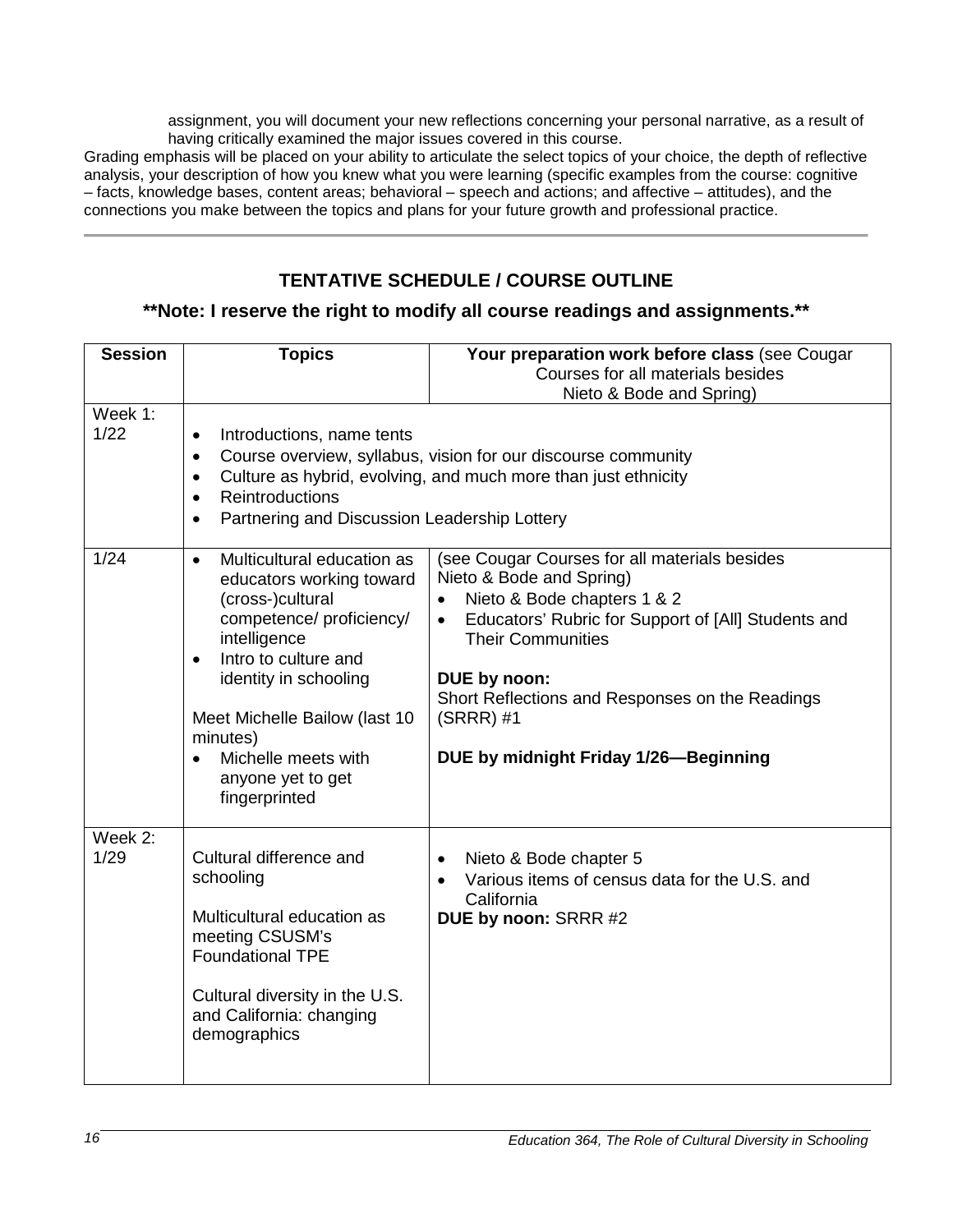| <b>Session</b>  | <b>Topics</b>                                                                                                                                                                                                                             | Your preparation work before class (see Cougar                                                                                                                                                                                                                                                                                                                                                                                                                                                                         |
|-----------------|-------------------------------------------------------------------------------------------------------------------------------------------------------------------------------------------------------------------------------------------|------------------------------------------------------------------------------------------------------------------------------------------------------------------------------------------------------------------------------------------------------------------------------------------------------------------------------------------------------------------------------------------------------------------------------------------------------------------------------------------------------------------------|
|                 |                                                                                                                                                                                                                                           | Courses for all materials besides<br>Nieto & Bode and Spring)                                                                                                                                                                                                                                                                                                                                                                                                                                                          |
| 1/31            | <b>Tutor Connection with</b><br>Michelle Bailow, 1 of 6                                                                                                                                                                                   |                                                                                                                                                                                                                                                                                                                                                                                                                                                                                                                        |
| Week 3:         |                                                                                                                                                                                                                                           | Nieto & Bode Chapter 4<br>$\bullet$                                                                                                                                                                                                                                                                                                                                                                                                                                                                                    |
| 2/5             | Building a learning<br>community: Share from your<br><b>Personal History Narrative</b><br>Structural and organizational<br>social justice issues in<br>classrooms and schools<br>From the Civil Rights<br>Movement to the Culture<br>Wars | Spring Chapter 6<br>$\bullet$<br>Richard Ingersoll & Henry May: The minority teacher<br>shortage: Fact or fable?<br>DUE by noon: SRRR #3                                                                                                                                                                                                                                                                                                                                                                               |
| 2/7             | <b>Tutor Connection with</b><br>Michelle Bailow, 2 of 6                                                                                                                                                                                   | DUE by Friday at midnight: Personal History Narrative                                                                                                                                                                                                                                                                                                                                                                                                                                                                  |
| Week 4:<br>2/12 | Intro to ethnicity, race, and<br>racism                                                                                                                                                                                                   | Nieto & Bode Chapter 3<br>$\bullet$<br>Evelyn Alsultany: Los Intersticios: Recasting Moving<br>$\bullet$<br><b>Selves</b><br>Carrie Ching: Personal Voices: Facing Up to Race<br>$\bullet$<br>Ogbu: Minority Status, Oppositional Culture, &<br>Schooling (Book Review)<br>Larry Adelman: Race and Gene Studies: What<br>$\bullet$<br>Differences Make a Difference?<br>Optional: PBS Series: Race: The Power of an Illusion<br>$\bullet$<br>(via CSUSM OneSearch catalog at biblio.csusm.org)<br>DUE by noon: SRRR #4 |
| 2/14            | <b>Tutor Connection with</b><br>Michelle Bailow, 3 of 6                                                                                                                                                                                   |                                                                                                                                                                                                                                                                                                                                                                                                                                                                                                                        |
| Week 5:<br>2/19 | Whiteness, white privilege,<br>and the<br>invisibility (normalization) of<br>White ethnicity and culture                                                                                                                                  | Spring chapter 1<br>Tim Wise TED Talk: White Privilege<br>Heidi McIntosh TED Talk: How Studying Privilege<br>Systems Can Strengthen Compassion<br>Karen Brodkin: How Jews Became Whites<br>Nell Irvin Painter: The History of White People<br>Pem Davidson Buck: Constructing Race, Creating<br><b>White Privilege</b><br>Ziba Kashef: This Person Doesn't Sound White<br>Claire King: Invisible No More: Romani Americans<br>are challenging harmful assumptions about<br>Gypsies<br>DUE by noon: SRRR #5             |
| 2/21            | <b>Tutor Connection with</b><br>Michelle Bailow, 4 of 6                                                                                                                                                                                   |                                                                                                                                                                                                                                                                                                                                                                                                                                                                                                                        |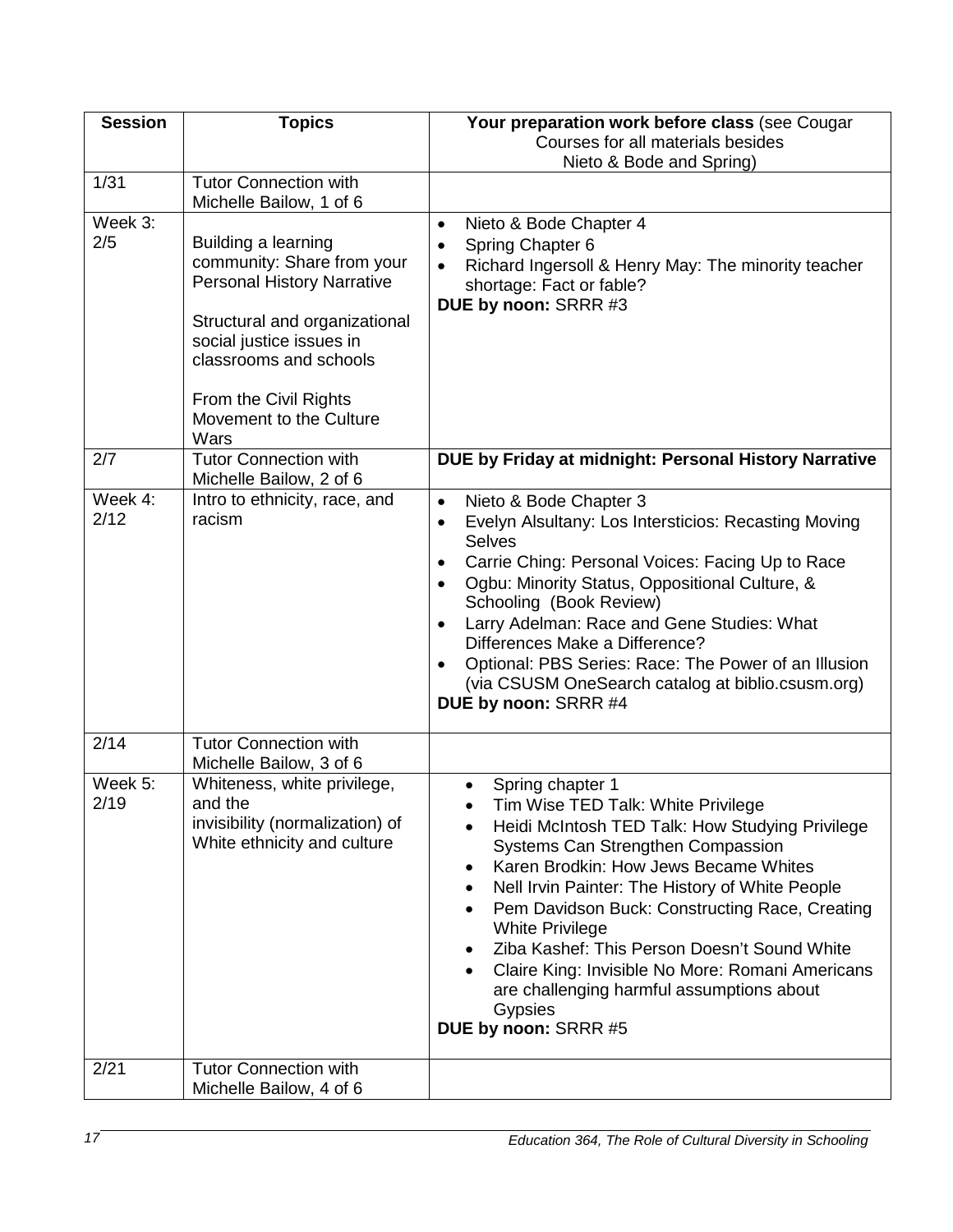| <b>Session</b>  | <b>Topics</b>                                           | Your preparation work before class (see Cougar                                                                                                                                                                                                                                                                                                                                                                                                                                                                                                                                                                                                                                                                                                                                                                                                                                                                  |
|-----------------|---------------------------------------------------------|-----------------------------------------------------------------------------------------------------------------------------------------------------------------------------------------------------------------------------------------------------------------------------------------------------------------------------------------------------------------------------------------------------------------------------------------------------------------------------------------------------------------------------------------------------------------------------------------------------------------------------------------------------------------------------------------------------------------------------------------------------------------------------------------------------------------------------------------------------------------------------------------------------------------|
|                 |                                                         | Courses for all materials besides                                                                                                                                                                                                                                                                                                                                                                                                                                                                                                                                                                                                                                                                                                                                                                                                                                                                               |
| Week 6:<br>2/26 | Native Americans in U.S.<br>schooling                   | Nieto & Bode and Spring)<br>Spring chapter 2<br>$\bullet$<br>Navajo/Diné language/culture immersion newsclilp<br>$\bullet$<br>Smoke Signals, the first feature film to be written,<br>$\bullet$<br>directed, and co-produced by American Indians, 1998.<br>Minimum requirement: Watch the 12 free clips on<br>youtube<br>Watch at least minute 19:00 to 34:00 of the<br>documentary Our Spirits Don't Speak English: Indian<br>Boarding Schools, available through CSUSM library.<br>"Teaching About Native American Issues" by<br>$\bullet$<br>UnderstandingPrejudice.org<br>Native Culture Should Be Taught Year Round, Kellie<br><b>Cunningham Bliss</b><br>"Water is Life": Teaching for Solidarity with Standing<br>Rock, Editors of Rethinking Schools (Editors' opinion<br>piece)<br>Optional: Changing the way we see Native Americans<br>  Matika Wilbur   TEDxTeachersCollege<br>DUE by noon: SRRR #6 |
| 2/28            | <b>Tutor Connection with</b><br>Michelle Bailow, 5 of 6 |                                                                                                                                                                                                                                                                                                                                                                                                                                                                                                                                                                                                                                                                                                                                                                                                                                                                                                                 |
| Week 7:<br>3/5  | African Americans in U.S.<br>schooling                  | <b>Spring Chapter 3</b><br>$\bullet$<br>Gloria Ladson-Billings: Fighting for our Lives:<br>$\bullet$<br>Preparing Teachers to Teach African American<br>Students.<br>NPR interview: "A 'Forgotten History' Of How The U.S.<br>$\bullet$<br>Government Segregated America." Read the first four<br>paragraphs then listen to the podcast and/or read the<br>transcript.<br>Jeffrey Gettleman: The Segregated Classrooms of a<br><b>Proudly Diverse School</b><br>TED talk by principal Nadia Lopez: A Philadelphia<br>principal discusses how she fought low expectations in<br>a segregated, impoverished neighborhood:<br>Kandice Sumner, TED Talk: How America's public<br>schools keep kids in poverty<br>DUE by noon: SRRR #7                                                                                                                                                                               |
| 3/7             | <b>Tutor Connection with</b><br>Michelle Bailow, 6 of 6 |                                                                                                                                                                                                                                                                                                                                                                                                                                                                                                                                                                                                                                                                                                                                                                                                                                                                                                                 |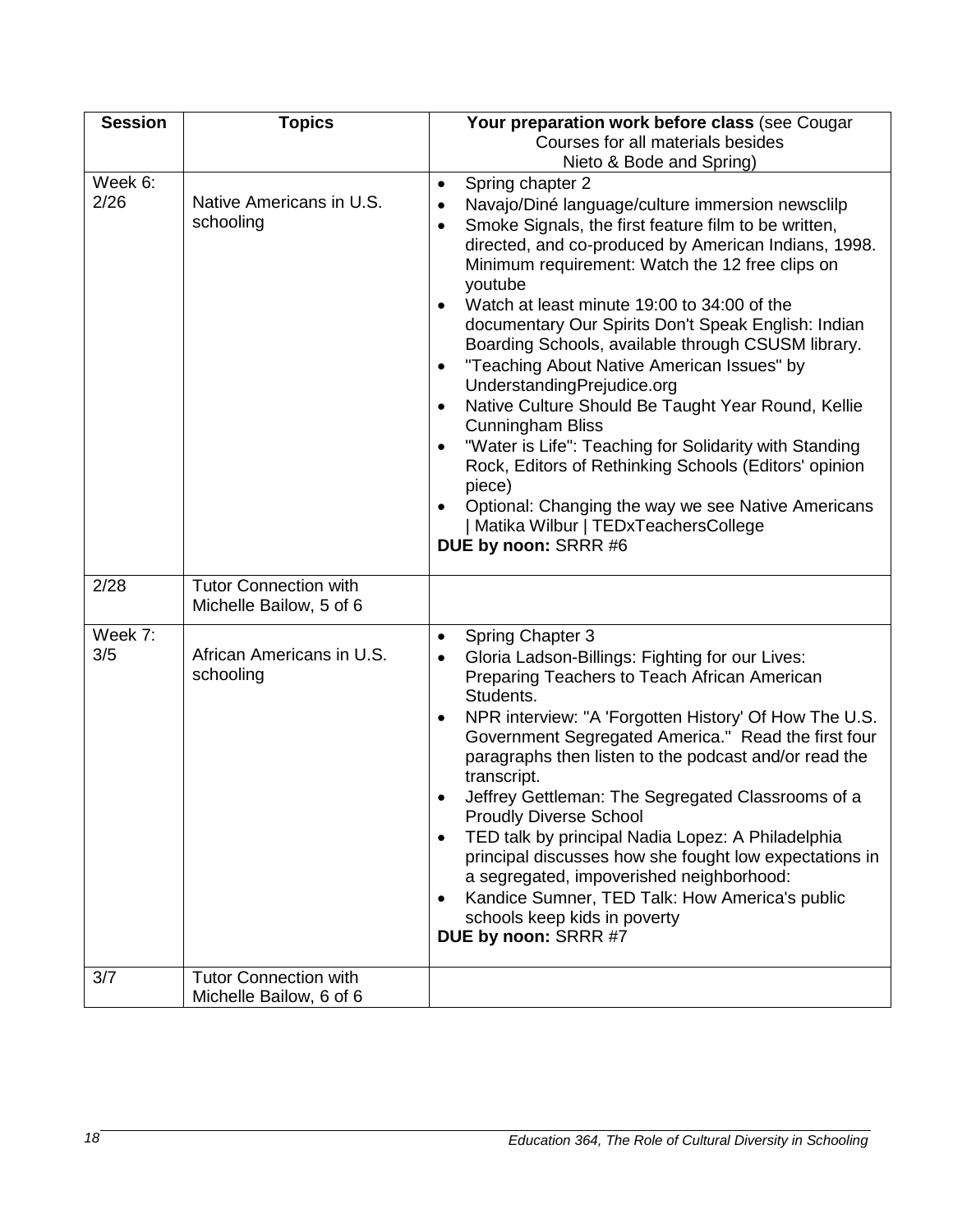| <b>Session</b>                          | <b>Topics</b>                                                                                                                                                      | Your preparation work before class (see Cougar                                                                                                                                                                                                                                                                                                                                                                                                                                                                                                                                                                                                                                                                                                                                                                                                                               |
|-----------------------------------------|--------------------------------------------------------------------------------------------------------------------------------------------------------------------|------------------------------------------------------------------------------------------------------------------------------------------------------------------------------------------------------------------------------------------------------------------------------------------------------------------------------------------------------------------------------------------------------------------------------------------------------------------------------------------------------------------------------------------------------------------------------------------------------------------------------------------------------------------------------------------------------------------------------------------------------------------------------------------------------------------------------------------------------------------------------|
|                                         |                                                                                                                                                                    | Courses for all materials besides                                                                                                                                                                                                                                                                                                                                                                                                                                                                                                                                                                                                                                                                                                                                                                                                                                            |
| Week 8:<br>3/12<br>Daylight<br>savings! | School-to-prison pipeline and<br>prison-industrial complex                                                                                                         | Nieto & Bode and Spring)<br>Angela Davis: Masked Racism: Reflections on the<br>$\bullet$<br><b>Prison Industrial Complex</b><br>Jonathan Kozol: Still Separate, Still Unequal:<br>$\bullet$<br>America's Educational Apartheid<br>Watch at least first 11 minutes 40 seconds: "We need<br>to talk about an injustice," TED talk by Bryan<br>Stevenson on injustice in the justice system<br>TED Talk: A Philadelphia police commissioner on the<br>$\bullet$<br>school-to-prison pipeline                                                                                                                                                                                                                                                                                                                                                                                    |
| 3/14                                    | <b>Asian Americans and Pacific</b><br>Islander Americans in U.S.<br>schooling (except Middle<br>Eastern heritage)                                                  | Spring chapter 4<br>$\bullet$<br>Joy L. Lei: Teaching and learning with Asian American<br>$\bullet$<br>and Pacific Islander students<br>Andrea Bittle: I Am Asian American: Uncover the true<br>٠<br>diversity beneath the Asian American label<br>Noy Thrupkaew: The Myth of the Model Minority<br>$\bullet$<br>News articles on Asian Pacific languages in education<br>$\bullet$<br>Native Hawaiian language<br>$\bullet$<br>Dual language (immersion) programs in Minneapolis<br>for less commonly taught languages in the community<br>(Minnesota also has dual language programs for<br>Native American languages)<br>Corey Mitchell: "Spanish, Arabic, Chinese Are the Top<br>$\bullet$<br>Home Languages for ELLs in U.S. Schools"; "Districts<br>Diversify Languages Offered in Dual-Immersion:<br>Arabic, Vietnamese are latest offerings"<br>DUE by noon: SRRR #8 |
|                                         | <b>Spring Break Week</b>                                                                                                                                           |                                                                                                                                                                                                                                                                                                                                                                                                                                                                                                                                                                                                                                                                                                                                                                                                                                                                              |
| Week 9:<br>3/26                         | Schooling and Middle-<br>Eastern & South Asian<br>identities and other ethnic<br>identities often left out of the<br>main categories                               | Sonia Shah: Asian American?<br>Caribbean American identities<br>Americans with more recent African heritage<br>Indigenous people from Latin America<br>$\bullet$<br>DUE by noon: SRRR #8                                                                                                                                                                                                                                                                                                                                                                                                                                                                                                                                                                                                                                                                                     |
| 3/28                                    | Religious diversity in U.S.<br>schooling<br>Countering Islamophobia<br>(and fear/hatred of mis-<br>associated non-Muslim<br>Middle Easterners and South<br>Asians) | Charles Lippy: Christian Nation or Pluralistic Culture:<br>$\bullet$<br>Religion in American Life<br>The Impact of School Bullying and Discrimination on<br>$\bullet$<br>California Muslim Students<br>Oxford Union debate, "The House Believes Islam is a<br>Religion of Peace" (23rd May 2013)<br>DUE by noon: SRRR #15                                                                                                                                                                                                                                                                                                                                                                                                                                                                                                                                                    |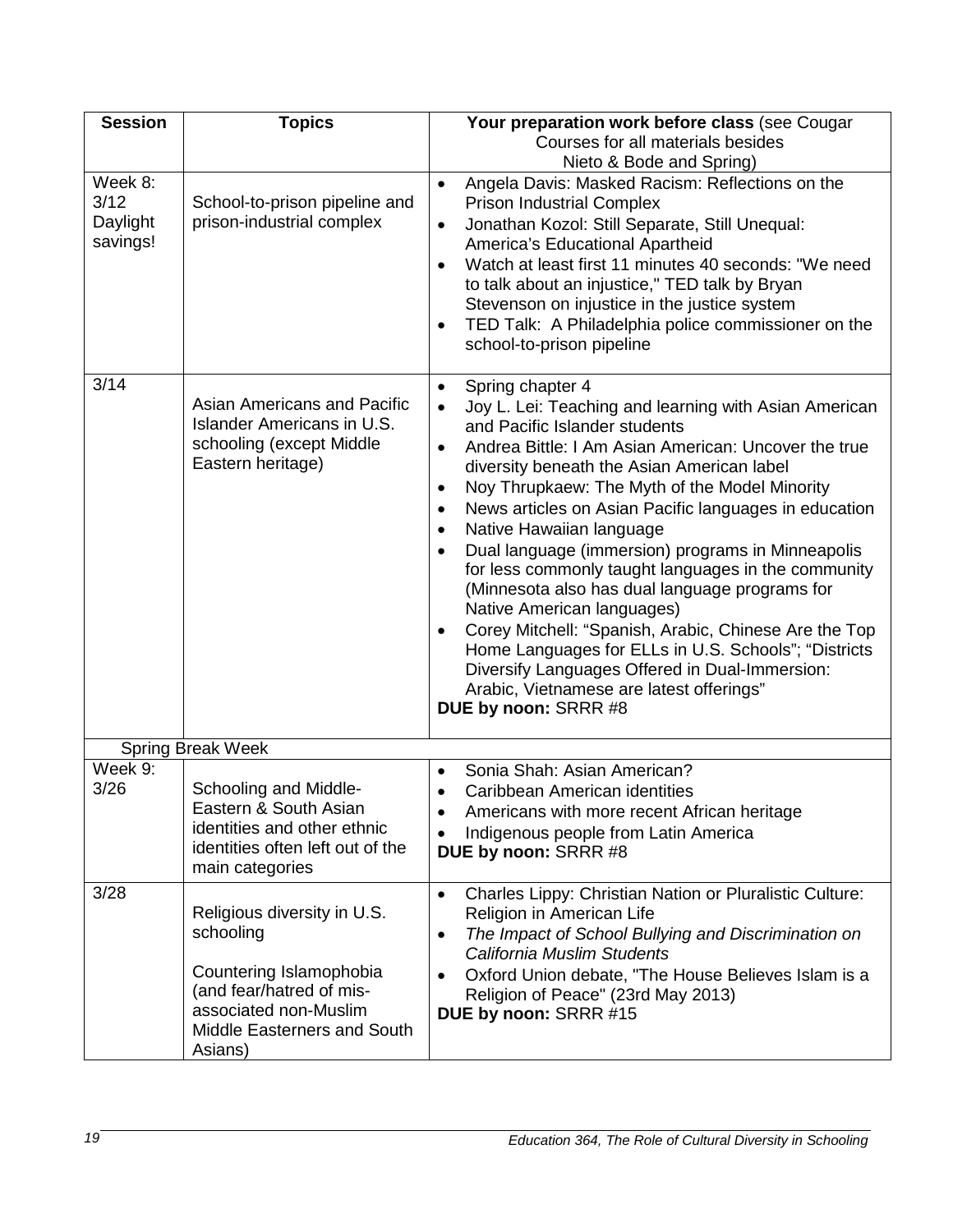| <b>Session</b>         | <b>Topics</b>                                                                       | Your preparation work before class (see Cougar                                                                                                                                                                                                                                                                                                                                                                                                                                                                                                                                                                                                                                                                                                                                                                         |
|------------------------|-------------------------------------------------------------------------------------|------------------------------------------------------------------------------------------------------------------------------------------------------------------------------------------------------------------------------------------------------------------------------------------------------------------------------------------------------------------------------------------------------------------------------------------------------------------------------------------------------------------------------------------------------------------------------------------------------------------------------------------------------------------------------------------------------------------------------------------------------------------------------------------------------------------------|
|                        |                                                                                     | Courses for all materials besides                                                                                                                                                                                                                                                                                                                                                                                                                                                                                                                                                                                                                                                                                                                                                                                      |
|                        |                                                                                     | Nieto & Bode and Spring)                                                                                                                                                                                                                                                                                                                                                                                                                                                                                                                                                                                                                                                                                                                                                                                               |
| <b>Week 10:</b><br>4/2 | Latinas/os in U.S. schooling                                                        | <b>Spring Chapter 5</b><br>$\bullet$<br>News stories on                                                                                                                                                                                                                                                                                                                                                                                                                                                                                                                                                                                                                                                                                                                                                                |
|                        |                                                                                     | the conflict over Mexican American Studies in<br>$\circ$<br>Arizona<br>the Mendez Supreme Court decision<br>$\circ$<br>Article on Lemon Grove Incident (and optional video)<br>DUE by noon: SRRR #9                                                                                                                                                                                                                                                                                                                                                                                                                                                                                                                                                                                                                    |
| 4/4                    | New Americans: Immigrants,<br>refugees, asylum-seekers                              | Gándara, P., & Rumberger, R. W. (2009). Immigration,<br>$\bullet$<br>language, and education: How does language policy<br>structure opportunity. Read only through page 761.<br>Wozniacka, "Undocumented Immigrants Find Paths to<br>$\bullet$<br>College, Careers"<br>Portes, Immigration's Aftermath<br>٠<br>Maureen Costello (2011). The Human Face of<br>$\bullet$<br>Immigration: Students challenge stereotypes when<br>they see the people behind the slogans.<br>Nina Lakhani (2016). Central America's rampant<br>violence fuels an invisible refugee crisis.<br>Maya Lindberg (2016). Understanding Refugee Crises:<br>A TT staff member reflects on her experience learning<br>about refugee crises during middle and high school-<br>and the implications of those lessons today.<br>DUE by noon: SRRR #10 |
| <b>Week 11:</b><br>4/9 | Linguistic diversity and<br>minoritized language groups                             | Nieto and Bode chapter 6: Linguistic Diversity in U.S.<br>$\bullet$<br>Classrooms<br>Ricento: A Brief History of Language Restrictionism in<br>$\bullet$<br>the U.S.<br>Book Review: Ullman, C. (2014). Forbidden language:<br>$\bullet$<br>English learners and restrictive language policies by<br>Patricia Gándara and Megan Hopkins. Latino Studies,<br>12(2), 321-323.<br>TED Talks on variation within English<br>No such thing as correct English   Kellam Barta<br>O<br>3 ways to speak English   Jamila Lyiscott<br>O<br>DUE by noon: SRRR #11                                                                                                                                                                                                                                                                |
| 4/11                   | Programs for English<br>Learners<br>Equity in Dual Language<br>(Immersion) Programs | Wayne Wright: Program Models for English Language<br>$\bullet$<br>Learners<br>Read selected parts of research articles co-authored<br>by the instructor<br>DUE by noon: SRRR #12                                                                                                                                                                                                                                                                                                                                                                                                                                                                                                                                                                                                                                       |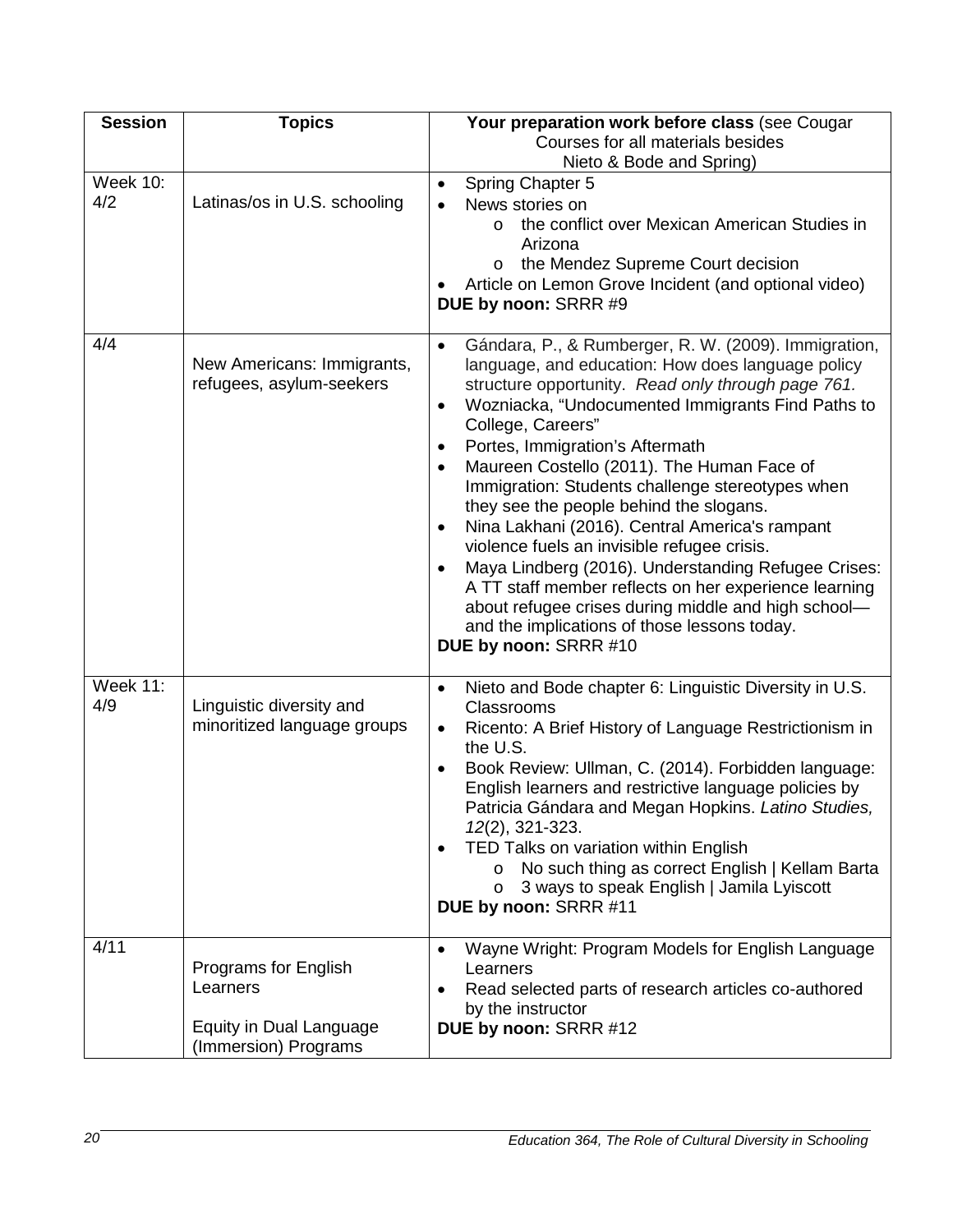| <b>Session</b>                                           | <b>Topics</b>                                                                                                                                                                                                                                                   | Your preparation work before class (see Cougar<br>Courses for all materials besides<br>Nieto & Bode and Spring)                                                                                                                                                                                                                                                  |
|----------------------------------------------------------|-----------------------------------------------------------------------------------------------------------------------------------------------------------------------------------------------------------------------------------------------------------------|------------------------------------------------------------------------------------------------------------------------------------------------------------------------------------------------------------------------------------------------------------------------------------------------------------------------------------------------------------------|
| <b>Week 12:</b><br>4/16<br><b>ONLINE</b><br><b>CLASS</b> | No in-person class. Online<br>assignment due.                                                                                                                                                                                                                   | DUE by the midnight 4/16: Class / socioeconomic<br>status: CBEDS / DataQuest Assignment                                                                                                                                                                                                                                                                          |
| 4/18                                                     | Social class, socioeconomic<br>status                                                                                                                                                                                                                           | Spring chapter 7<br>$\bullet$<br>Caroline Hodges Persell: Social Class and Educational<br>$\bullet$<br>Equality<br><b>Gregory Mantsios:</b><br>$\circ$<br>Media Magic: Making Class Invisible;<br>Optional: Class in America-2012<br>$\circ$<br>DUE by noon: SRRR #16                                                                                            |
| <b>Week 13:</b><br>4/23                                  | Economics and education<br>Privatization and<br>$\bullet$<br>charterization<br>Culture of<br>$\bullet$<br>unsustainability,<br>environmental racism<br>Economics as the coded<br>$\bullet$<br>medium for racism:<br>"Good" neighborhoods<br>with "good" schools | Rizga, Betsy DeVos Wants to Use America's Schools<br>$\bullet$<br>to Build "God's Kingdom": Trump's education secretary<br>pick has spent a lifetime working to end public<br>education as we know it.<br>Sut Jhally: Advertizing at the Edge of the Apocalypse<br>$\bullet$<br>News clips with a focus on the case of Flint, Michigan.<br>DUE by noon: SRRR #17 |
| 4/25                                                     | Ableism<br>Disabled or differently abled<br>identities in U.S. schooling                                                                                                                                                                                        | Hehir, T. (2002). Eliminating ableism in education.<br>$\bullet$<br>Harvard educational review, 72(1), 1-33.<br>Myers, C., & Bersani, H. (2008). 10 quick ways to<br>$\bullet$<br>analyze children's books for ableism. Rethinking<br>Schools, 23(2), 52-54.<br>Beth Sonnenstrahl Benedict, Deaf Culture and<br>$\bullet$<br>Community.<br>DUE by noon: SRRR #14 |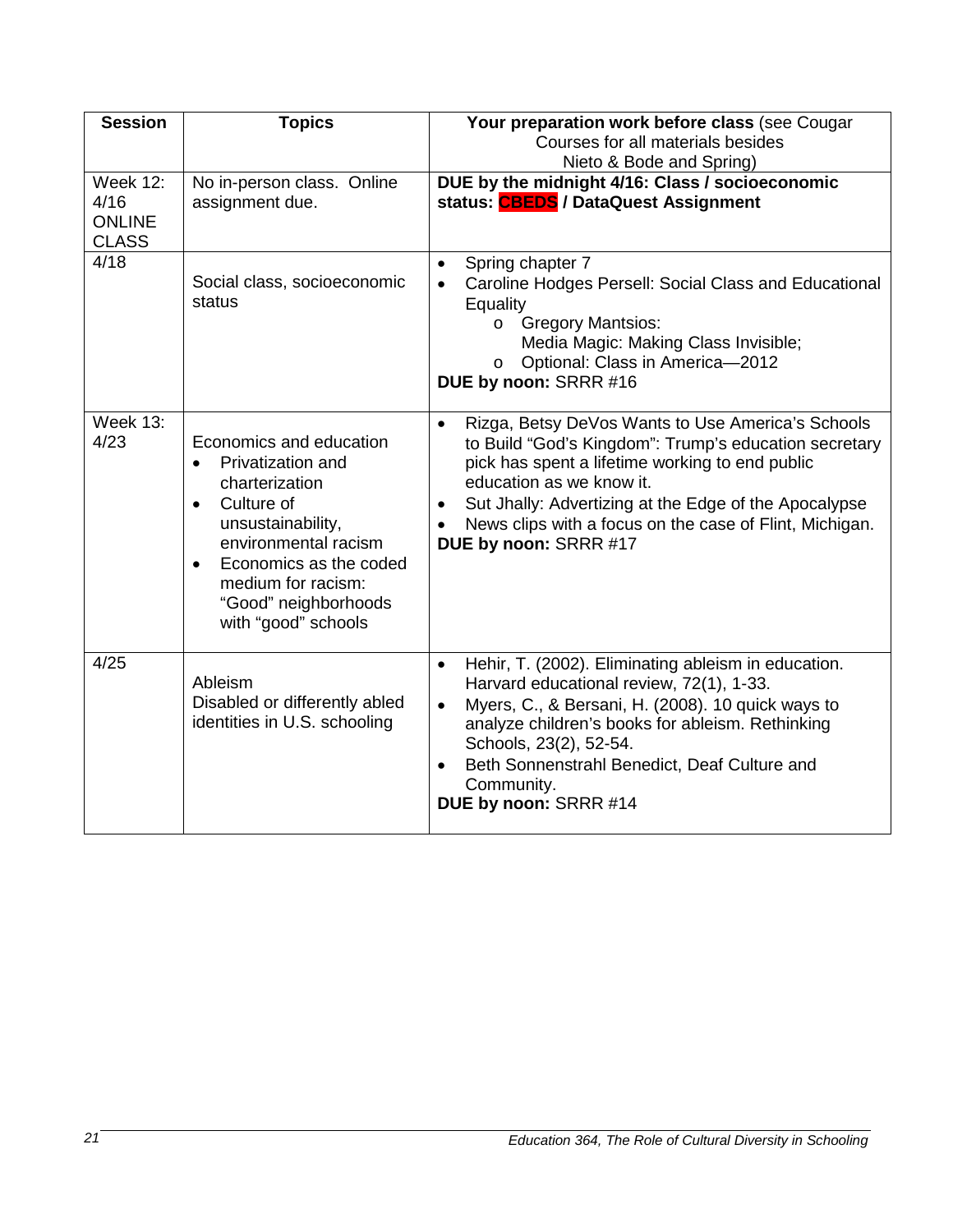| <b>Session</b>                                     | <b>Topics</b>                                                                                                                                                   | Your preparation work before class (see Cougar                                                                                                                                                                                                                                                                                                                                                                                                                                                                                                                                                                                                                      |
|----------------------------------------------------|-----------------------------------------------------------------------------------------------------------------------------------------------------------------|---------------------------------------------------------------------------------------------------------------------------------------------------------------------------------------------------------------------------------------------------------------------------------------------------------------------------------------------------------------------------------------------------------------------------------------------------------------------------------------------------------------------------------------------------------------------------------------------------------------------------------------------------------------------|
|                                                    |                                                                                                                                                                 | Courses for all materials besides                                                                                                                                                                                                                                                                                                                                                                                                                                                                                                                                                                                                                                   |
|                                                    |                                                                                                                                                                 | Nieto & Bode and Spring)                                                                                                                                                                                                                                                                                                                                                                                                                                                                                                                                                                                                                                            |
| Week 14:<br>4/30                                   | Binary gender / traditional<br>masculinity and femininity<br>and schooling                                                                                      | David Sadker & Karen R. Zittleman, (2009). "Gender<br>$\bullet$<br>Bias: From Colonial America to Today's Classrooms"<br>in James A. Banks & Cherry A. McGee Banks (eds.)<br>Multicultural Education: Issues and Perspectives 7/e<br>(Hoboken, NJ: John Wiley & Sons, Inc.).<br>Mass Killings in the U.S.: Masculinity, Masculinity,<br>Masculinity, Ms. Magazine, October 8, 2015 by Soraya<br>Chemaly<br>Jared Keller, The Sad, Lonely Men Behind America's<br>Mass Shootings: Is the U.S. finally ready to grapple<br>with its toxic masculinity problem?<br>News article: "Boys will be boys" in U.S., but not in<br>$\bullet$<br>Asia<br>DUE by noon: SRRR #13 |
| 5/2                                                | Gender & sexuality (LGBTQ)<br>identities in U.S. schooling<br>Queer theory,<br>heteronormativity                                                                | Meyer, E. 2007. "'But I'm Not Gay': What Straight<br>$\bullet$<br>Teachers Need to Learn about Queer Theory." In<br>Queering Straight Teachers: Discourse and Identity in<br>Education. Complicated Conversation: A Book Series<br>of Curriculum Studies, edited by N.M Rodriguez and<br>W. F. Pinar, pp. 1-17. New York, NY: Peter Lang.<br>Rebecca Juro: Why Transgender Identity Matters<br>$\bullet$<br>Richard Kim: Against "Bullying" or On Loving Queer<br><b>Kids</b><br>DUE by noon: SRRR #13                                                                                                                                                              |
| <b>Week 15:</b><br>5/7                             | Teaching for social justice:<br>Culturally relevant pedagogy<br>and like approaches                                                                             | Cultural competence according to National Education<br>$\bullet$<br>Association: http://www.nea.org/home/39783.htm<br>Nieto and Bode chapter 8: Learning from Students;<br>$\bullet$<br>Chapter 9: Adapting Curriculum for Multicultural<br>Classrooms<br>Andrea Ayvazian: Interrupting the Cycle of<br>Oppression: The Role of Allies as Agents of Change<br>DUE by noon: SRRR #18                                                                                                                                                                                                                                                                                 |
| 5/9                                                | Final presentations                                                                                                                                             | <b>DUE: Present final presentations</b>                                                                                                                                                                                                                                                                                                                                                                                                                                                                                                                                                                                                                             |
| <b>Week 16:</b><br>Final                           | There are no classes or final examinations this week, but two final assignments are due.                                                                        |                                                                                                                                                                                                                                                                                                                                                                                                                                                                                                                                                                                                                                                                     |
| examinati<br>on period,<br>May 12-17<br>(Sat-Thu). | DUE by the midnight on Tuesday, May 15 <sup>h</sup> :<br>Self-Evaluation-End<br>$\bullet$<br>Outcome Assessment / Reflection on Personal Narrative<br>$\bullet$ |                                                                                                                                                                                                                                                                                                                                                                                                                                                                                                                                                                                                                                                                     |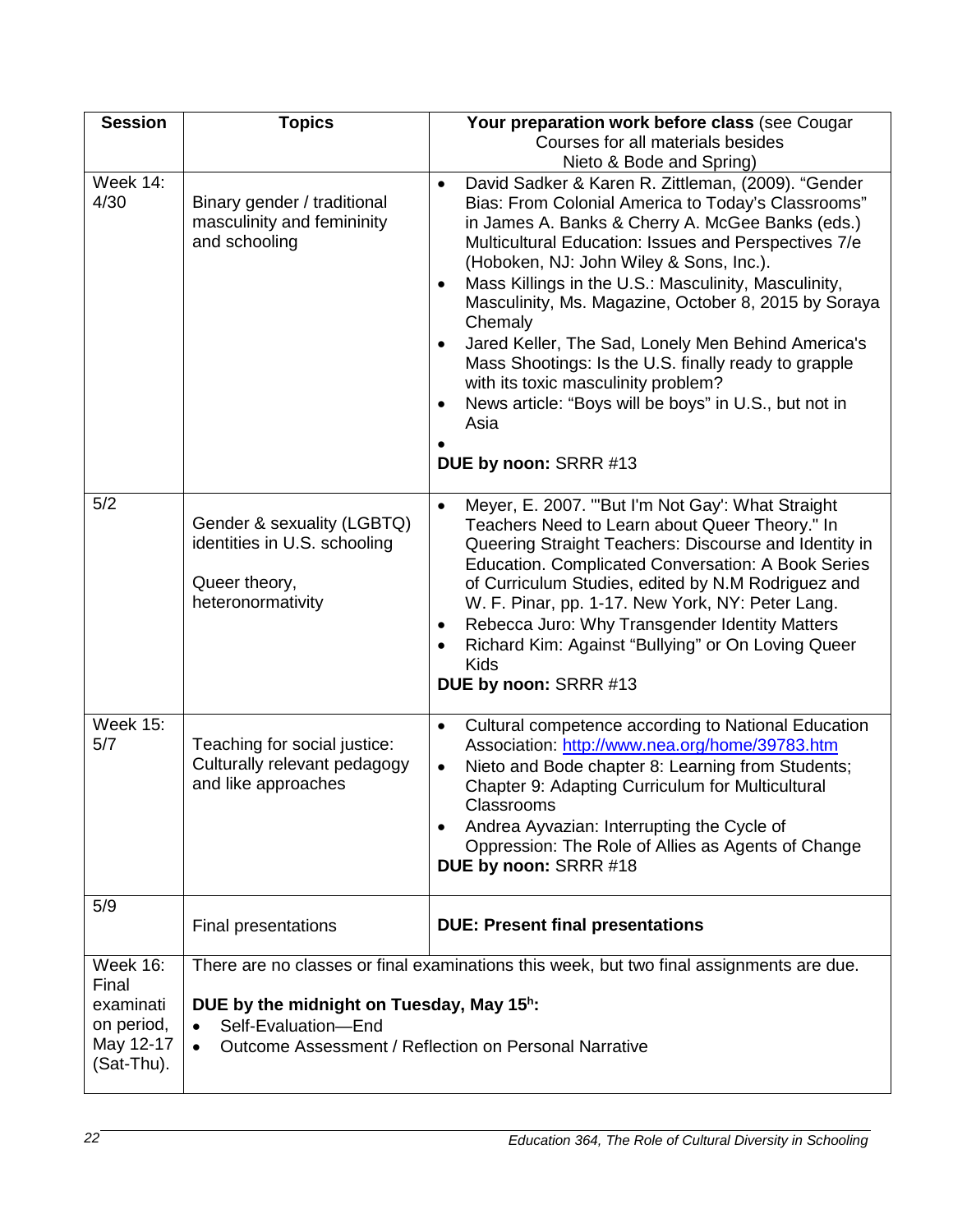

SCHOOL OF EDUCATION

*Engaging diverse communities through leading and learning for social justice.*

333 South Twin Oaks Valley Road, University Hall 468 San Marcos, California 92096-0001 760.750.4300 **[www.csusm.edu/education](http://www.csusm.edu/education)**

### **EDUCATION 364 GRADING RUBRIC**

<span id="page-22-0"></span>**Effective Characteristics: 1. Content/Structure (40% of points) 2. Analysis & Application (40% of points) 3. Mechanics (20% of points).**

**Beginning** Level (1) - Weak in all 3 characteristics. Work demonstrates extremely superficial and/or low levels of understanding of the text / topic.

\*Content/Structure: The scope and focus of the topic is not very clear. Assignment questions are not fully addressed or are missing altogether. The content does not or very minimally attends to issues related to social justice and equity. The organization or structure does not demonstrate a clear beginning, middle, and end; nor a main idea, good transitions, and conclusion.

\*Analysis & Application: There are no quotes from the text or they are not responded to clearly and cogently. The text referenced may be summarized or restated, but barely explored, interpreted, tested or applied to a different context, compared, contrasted, extended or challenged. Evidence from personal experience and discussions are not provided. The writing does not demonstrate insightfulness and reflectiveness. \*Mechanics: Grammar, spelling, punctuation, and use of citations are weak. The tone and level of formality is inappropriate (inappropriate use of colloquialisms, etc.).

**Early Intermediate** Level (2) - Below standard / inconsistent demonstration of the effective characteristics. Many errors and/or lack of depth or breadth noted.

\*Content/Structure: The scope and focus of the topic is somewhat unclear. Assignment questions are not fully addressed or are missing altogether. The content does minimally or somewhat attends to issues related to social justice and equity. The organization or structure does not demonstrate a clear beginning, middle, and end; main idea, good transitions, and conclusion; i.e., these aspects are somewhat fuzzy.

\*Analysis & Application: The text may or may not be quoted and may or may not be responded to clearly and cogently. The text referenced is minimally or lightly explored, interpreted, tested or applied to a different context, compared, contrasted, extended or challenged. Evidence from personal experience and discussions may or may not provided. The writing weakly demonstrates insightfulness and reflectiveness.

\*Mechanics: Grammar, spelling, punctuation, and use of citations are frequently weak. The tone and level of formality may be inappropriate (inappropriate use of colloquialisms, etc.). APA 6 format is not included or followed.

**Intermediate** Level (3) – **Partially / moderately** meets and demonstrates the effective characteristics. Some errors in the effective characteristics domains were noted.

**Early Advanced** Level (4) - Sufficiently meets and demonstrates the effective characteristics w/ very few / only occasional errors in the effective characteristics noted.

**Advanced** Level (5) - Beyond the standard / consistent strength in each of the effective characteristics. \*Content/Structure: The scope and focus of the topic is very clear. Assignment questions are fully addressed. The content directly attends to issues related to social justice and equity. The organization or structure demonstrates a clear beginning, middle, and end; a main idea, good transitions, and conclusion.

\*Analysis & Application: The text is quoted and responded to clearly and cogently – the text referenced is explored in more depth, interpreted, tested or applied to a different context, compared, contrasted, extended or challenged. Evidence from personal experience and discussions are provided. The writing demonstrates insightfulness and reflectiveness.

\*Mechanics: Grammar, spelling, punctuation, and use of citations are strong. The tone and level of formality are appropriate (no colloquialisms, clear sense of register, etc.). APA 6 format is included and followed correctly.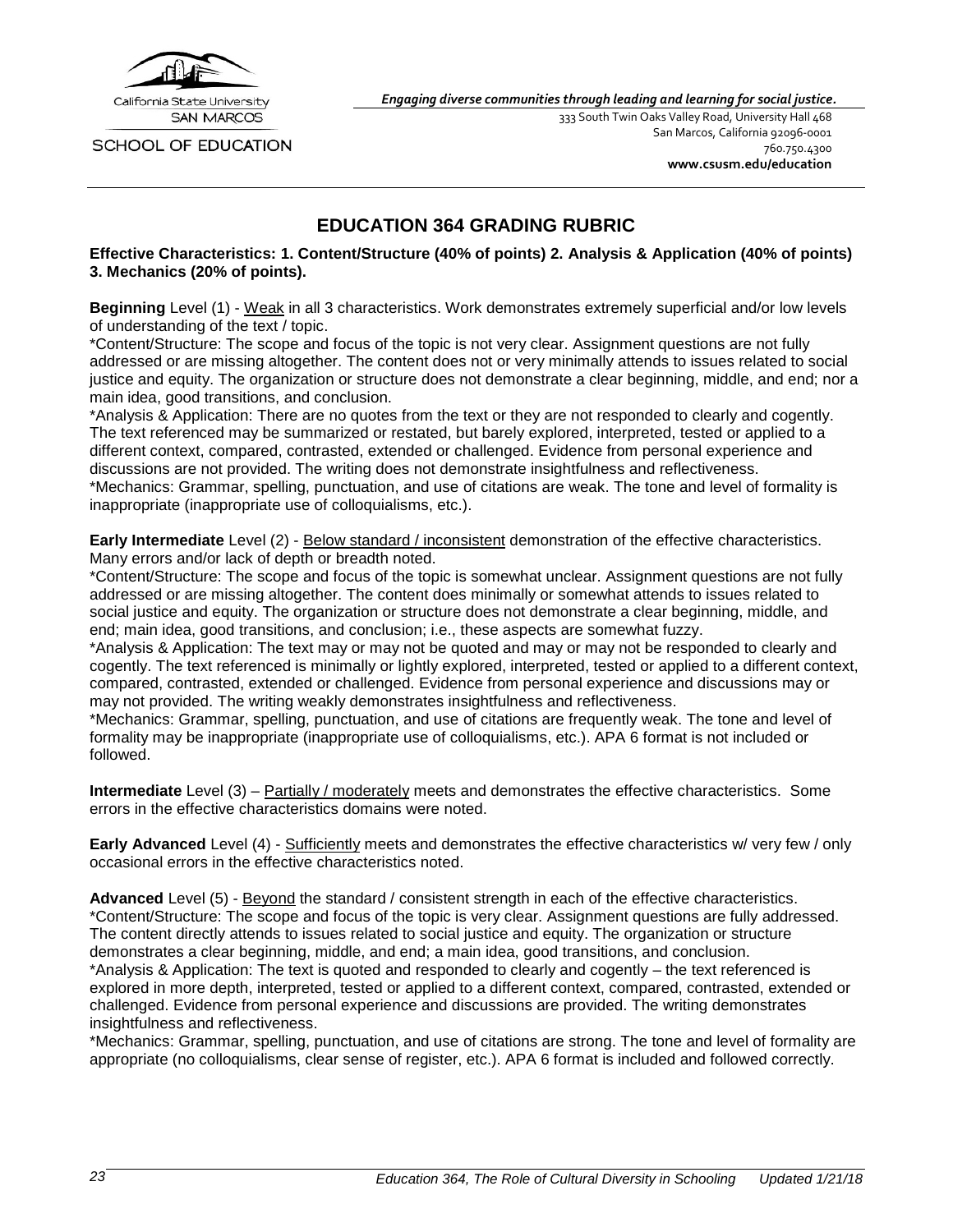### **EDUCATION 364 APA6 CHEAT SHEET**

(Samples taken from Online Writing Lab, Purdue University. Also see www.apa.org.)

### <span id="page-23-0"></span>**A. IN-TEXT CITATIONS**

- **1. Cite the year IMMEDIATELY after the author is first mentioned.**
- **2. Use "p." for a single page citation and use "pp." for multiple page citations.**
- **3. Notice the placement of the " and " and final punctuation mark!**

According to Jones (1998), "Students often had difficulty using APA style, especially when it was their first time" (p. 199).

Jones (1998) found "students often had difficulty using APA style" (p. 199); what implications does this have for teachers?

She stated, "Students often had difficulty using APA style" (Jones, 1998, p. 199), but she did not offer an explanation as to why.

According to Jones (1998), APA style is a difficult citation format for first-time learners.

### **B. COMMON ERRORS**

**1. Spell out the numbers 1 – 9. Use Arabic numbers (digits) for the number 10 and higher.**

### **2. WHERE TO PLACE THE FINAL PUNCTUATION AFTER A DIRECT QUOTE (THIS IS NOT AN APA 6 ITEM PER SE BUT IT IS INCLUDED HERE FOR YOU TO NOTE):**

"It was predicted that marital conflict would predict behavior problems in school-aged children."

#### **3. Run-on sentences**

(X) My mom was born in Palm Springs, the city is known for its golf courses. My mom was born in Palm Springs; the city is known for its golf courses.

#### **4. Possessives**

(X) I saw it's eyes and panicked. **I left its paws alone.**

#### **5. Punctuation**

(X) I know it's no use, however I will try again. **I know it's no use; however, I will try again.**

#### **6. Homophones (homographs or homonyms)**

- (X) There going to find out anyway. **They're going to find out anyway.**
- (X) Their always behind. **They're always behind.**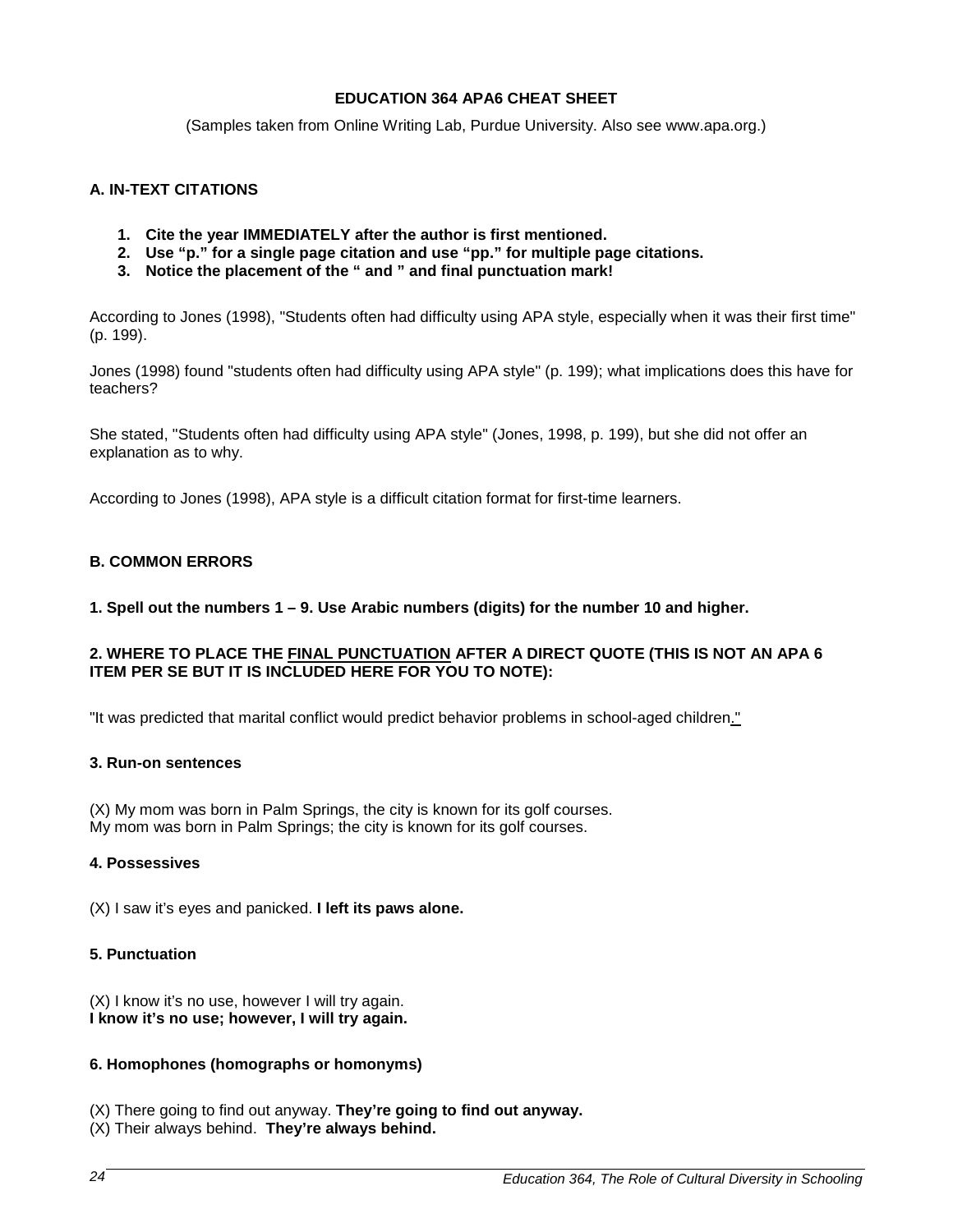### **7. Capitalization**

- (X) My Mom's the best writer ever. **My mom's the best writer ever.**
- (X) I attended the best High School ever. **I attended the best high school ever.**

### **C. FORMATTING REFERENCE LIST ITEMS**

### **See https://owl.english.purdue.edu/owl/resource/560/05/**

### **1a. Article in Journal Paginated by Volume**

Journals that are paginated by volume begin with page one in issue one, and continue numbering issue two where issue one ended, etc.

Harlow, H. F. (1983). Fundamentals for preparing psychology journal articles. *Journal of Comparative and* 

*Physiological Psychology, 55*, 893-896.

### **1b. Article in Journal Paginated by Issue**

Journals paginated by issue begin with page one every issue; therefore, the issue number gets indicated in parentheses after the volume. The parentheses and issue number are not italicized or underlined.

Ogbu, J. (1992). Understanding cultural diversity and learning. *Educational Researcher 10*(2), 5-13.

### **2. Article or Chapter in an Edited Book**

Author, A. A., & Author, B. B. (Year of publication). Title of chapter. In A. A. Editor & B. B. Editor (Eds.), *Title of* 

*book* (pages of chapter). Location: Publisher.

Lippy, C. H. (2007). Christian nation or pluralistic culture: Religion in American life. In J. A. Banks & C. A. Banks

(Eds.), *Multicultural education: Issues and perspectives* (pp. 110-131). New Jersey: Wiley.

### **3. Motion Picture**

Producer, P. P. (Producer), & Director, D. D. (Director). (Date of publication). *Title of motion picture* [Motion picture]. Country of origin: Studio or distributor.\

Eyre, C. (Director). (1998). *Smoke signals* [Motion picture]. United States: Miramax Home Entertainment.

### **4. Data Sets**

United States Department of Housing and Urban Development. (2008). *Indiana income limits* [Data file].

Retrieved from [http://www.huduser.org/Datasets/IL/IL08/in\\_fy2008.pd](http://www.huduser.org/Datasets/IL/IL08/in_fy2008.p)f

California Department of Education. (2014, July 31). 2013-14 Statewide enrollment by ethnicity. In *DataQuest*.

Retrieved July 31, 2014.